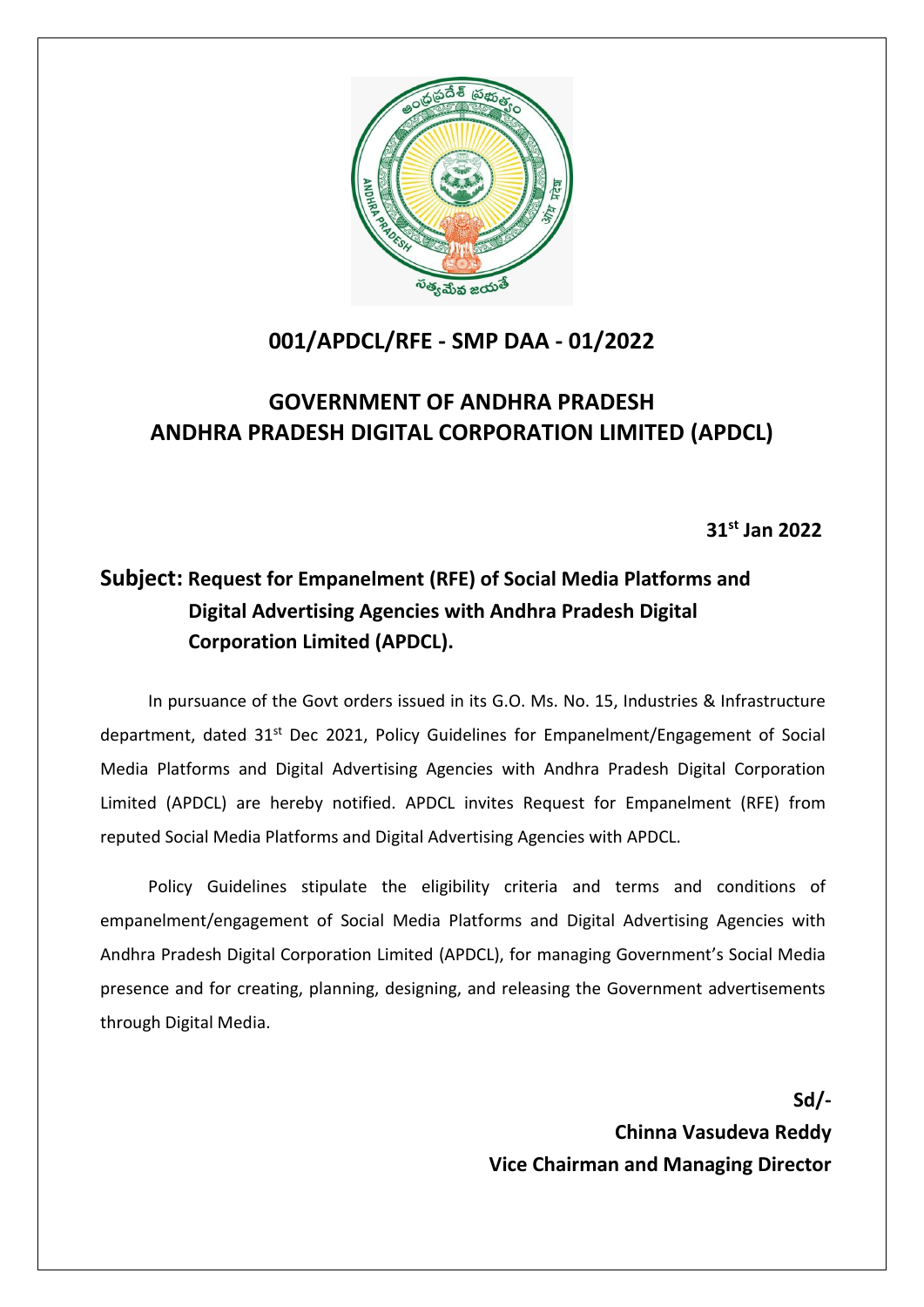# **Request for Empanelment (RFE)**

**of**

# **Social Media Platforms and Digital Advertising Agencies with Andhra Pradesh Digital Corporation Limited (APDCL)**

**Andhra Pradesh Digital Corporation Limited**

**Government of Andhra Pradesh**

**January 2022**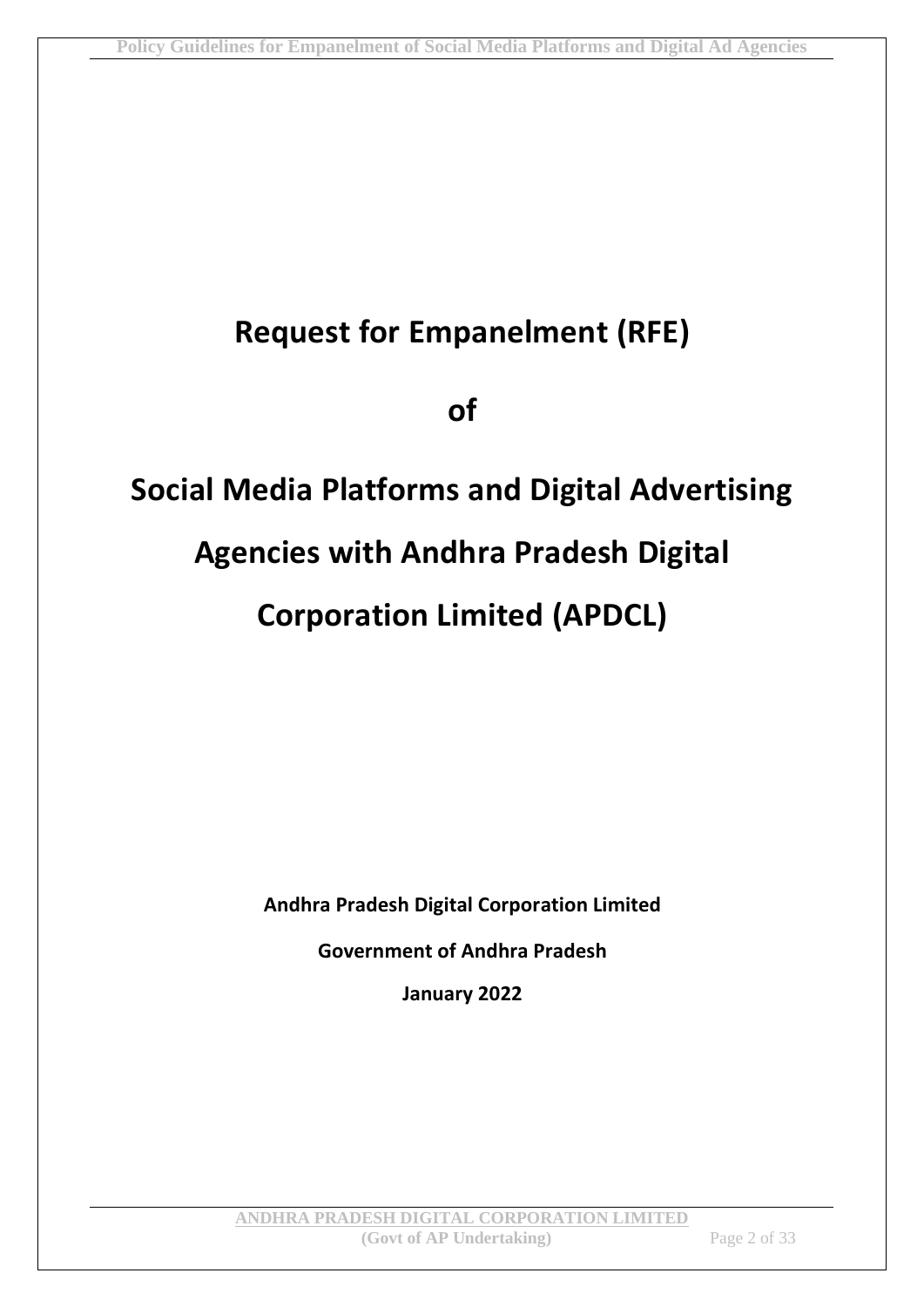### **CONTENTS**

| <b>Clause</b>  | <b>Topic</b>                                                          | Page |
|----------------|-----------------------------------------------------------------------|------|
| I              | Datasheet                                                             | 5    |
| $\mathbf{I}$   | About the Government                                                  | 5    |
| $\mathbf{III}$ | About the APDCL                                                       | 6    |
| IV             | Need for Policy Guidelines                                            | 6    |
| $\vee$         | <b>Digital Policies</b>                                               | 8    |
| VI             | Definitions                                                           | 8    |
| VII            | <b>Eligibility Criteria for Empanelment</b>                           | 9    |
| VIII           | Other Guidelines for Empaneled Platforms and Agencies                 | 11   |
| IX             | Scope of Work                                                         | 12   |
| X              | Different Models of Buying Inventory/Space for Social Media Campaigns | 14   |
| XI             | <b>Types of Social Media Advertisements</b>                           | 15   |
| XII            | Media Planning and Execution of Campaign                              | 15   |
| XIII           | <b>Business Environment</b>                                           | 16   |
| XIV            | Rate and Pricing                                                      | 17   |
| XV             | Process of Engagement                                                 | 18   |
| XVI            | Validity Period for Policy Guidelines                                 | 19   |
| XVII           | Period of Empanelment                                                 | 19   |
| <b>XVIII</b>   | <b>Completeness of Response</b>                                       | 19   |
| XIX            | Preparation Costs and Related Issues                                  | 19   |
| XX             | <b>Security Deposit</b>                                               | 20   |
| XX             | Penalty                                                               | 20   |
| XXI            | Revocation of Agreement/Contract                                      | 20   |
| XXII           | <b>Force Majeure</b>                                                  | 21   |
| <b>XXIII</b>   | <b>Dispute Resolution</b>                                             | 22   |
| <b>XXIV</b>    | Legal                                                                 | 22   |
| <b>XXV</b>     | <b>Empanelment Document</b>                                           | 22   |
| <b>XXVI</b>    | <b>Details of Fees</b>                                                | 22   |
| <b>XXVII</b>   | Last Date of Submission of Tender                                     | 23   |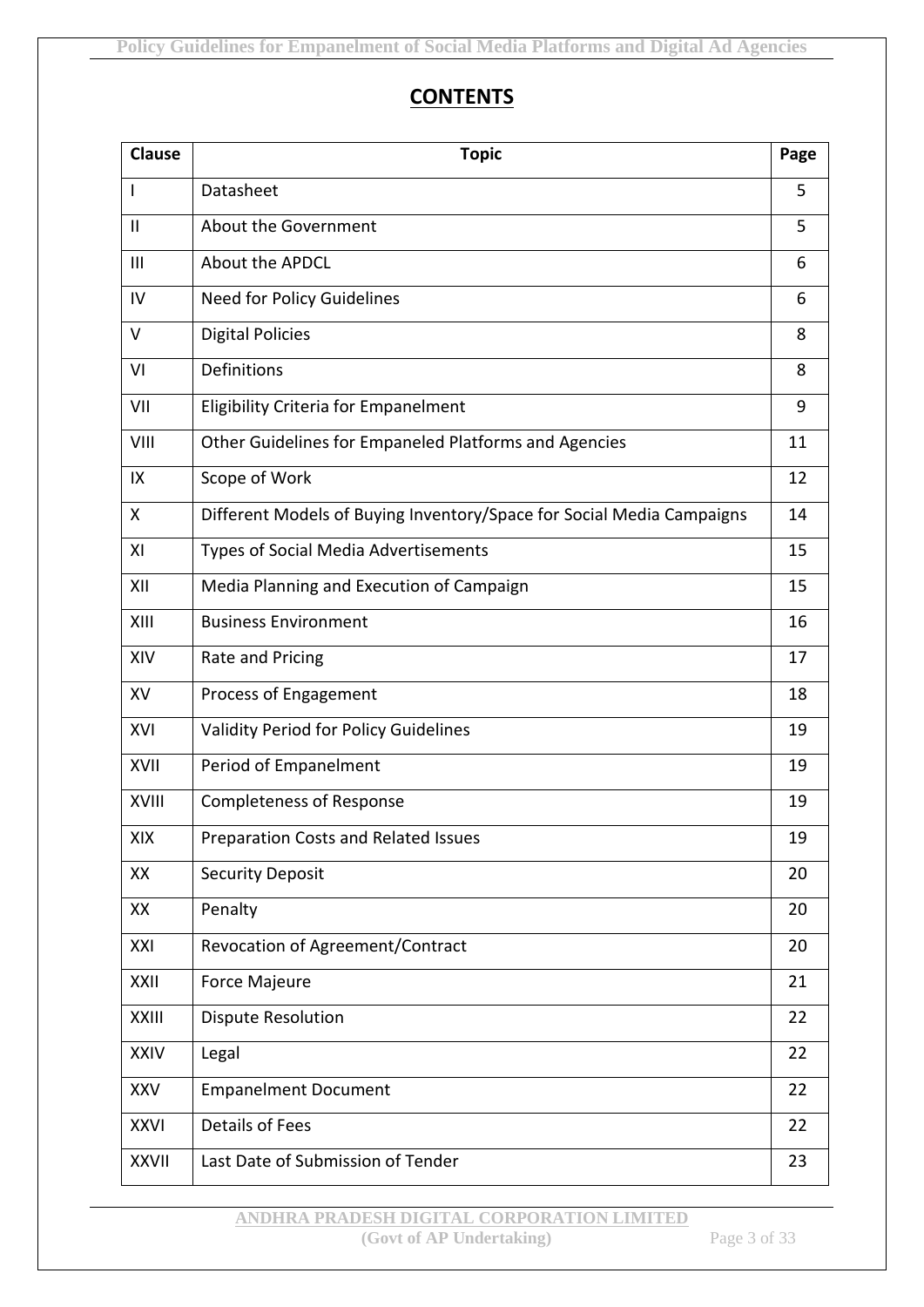#### **ANNEXURES**

| <b>Annexure</b> | <b>Topic</b>                                                      | Page |
|-----------------|-------------------------------------------------------------------|------|
|                 | <b>Application Form</b>                                           | 24   |
| $\mathbf{I}$    | Details of the Applicant                                          | 27   |
| Ш               | Agreement                                                         | 29   |
| IV              | Declaration of not having blacklisted                             | 32   |
| $\vee$          | Declaration of not having tampered with the empaneled<br>document | 33   |
| ٧I              | <b>Checklist of Documents</b>                                     | 34   |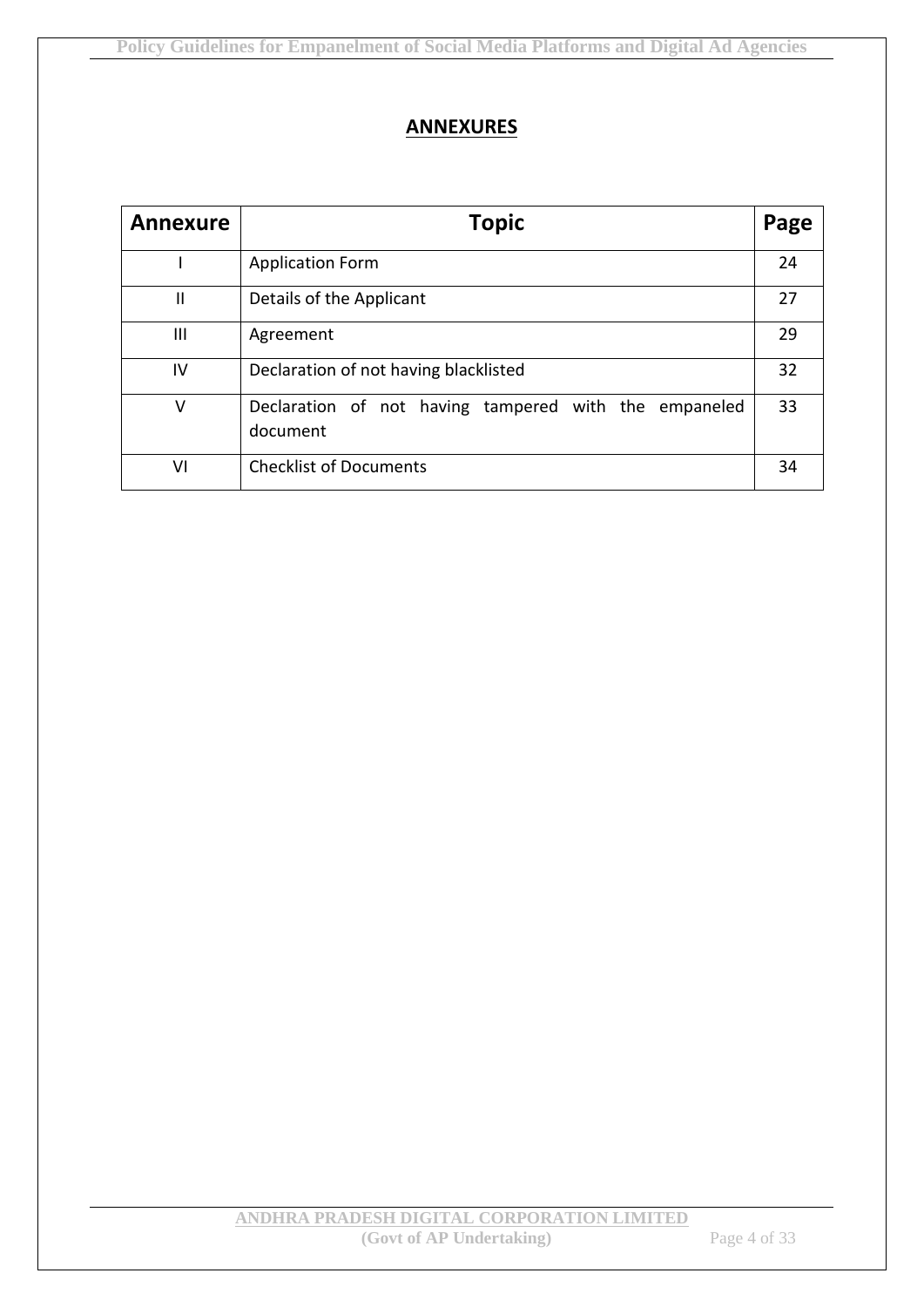#### **I. Data Sheet**

| No. | Information                                                                                                                                  | <b>Details</b>                                                                                                                                                                                                                                                                     |
|-----|----------------------------------------------------------------------------------------------------------------------------------------------|------------------------------------------------------------------------------------------------------------------------------------------------------------------------------------------------------------------------------------------------------------------------------------|
| 1.  | Date of Publishing of Policy Guidelines and<br>EOI document for Empanelment of Social<br>Media Platforms and Digital Advertising<br>Agencies | 31st Jan 2022                                                                                                                                                                                                                                                                      |
| 2.  | <b>Address for Communication</b>                                                                                                             | Vice-Chairman & Managing Director,<br>Andhra Pradesh Digital Corporation,<br>5 <sup>th</sup> Floor, Next Space Building,<br>D. No 7-201, RS No 14/3A<br>Kunchana Palli, Tadepalli Mandal,<br>Guntur - 522501, Andhra Pradesh.<br>Ph: +91 99599 88888<br>Email: vcmd-apdc@ap.gov.in |
| 3.  | Last date for submission of written queries<br>(through email only)                                                                          | 4PM on 8 <sup>th</sup> Feb 2022                                                                                                                                                                                                                                                    |
| 4.  | <b>Pre-Empanelment Meeting</b>                                                                                                               | 4PM on 9 <sup>th</sup> Feb 2022                                                                                                                                                                                                                                                    |
| 5.  | Last date for submission of RFE                                                                                                              | 4PM on 15 <sup>th</sup> Feb 2022                                                                                                                                                                                                                                                   |
| 6.  | <b>Policy Guidelines Validity Period</b>                                                                                                     | Five (5) years or until modified by Govt<br>Order.                                                                                                                                                                                                                                 |
| 7.  | <b>Empanelment Validity Period</b>                                                                                                           | One (1) year, extendable for further<br>periods of one (1) year at a time.                                                                                                                                                                                                         |
| 8.  | <b>Application Fees</b>                                                                                                                      | ₹10,000/- in the form of DD from any<br>nationalized bank, in favor of the Chief<br>General Manager - Finance, APDCL.                                                                                                                                                              |
| 9.  | <b>Security Deposit</b>                                                                                                                      | ₹2,00,000 (Rupees Two Lakhs only), in<br>the form of a Bank Guarantee.                                                                                                                                                                                                             |
| 10. | <b>Empanelment Document</b>                                                                                                                  | It can be downloaded free of charge,<br>from www.ipr.ap.nic.in or<br>www.apdc.ap.gov.in                                                                                                                                                                                            |

#### **II. About the Government**

Government of Andhra Pradesh is the administrative and ruling authority for the State of Andhra Pradesh, under the federal structure of constitution of the Country of India (the government for the Indian state of Andhra Pradesh). The Government of Andhra Pradesh is a democratically elected body, with 175 MLAs elected to the Legislative Assembly for a 5-year term, that governs the State of Andhra Pradesh, India. The state government is headed by the Governor of Andhra Pradesh as the nominal head of the state, with a democratically elected Chief Minister as the real head of the executive.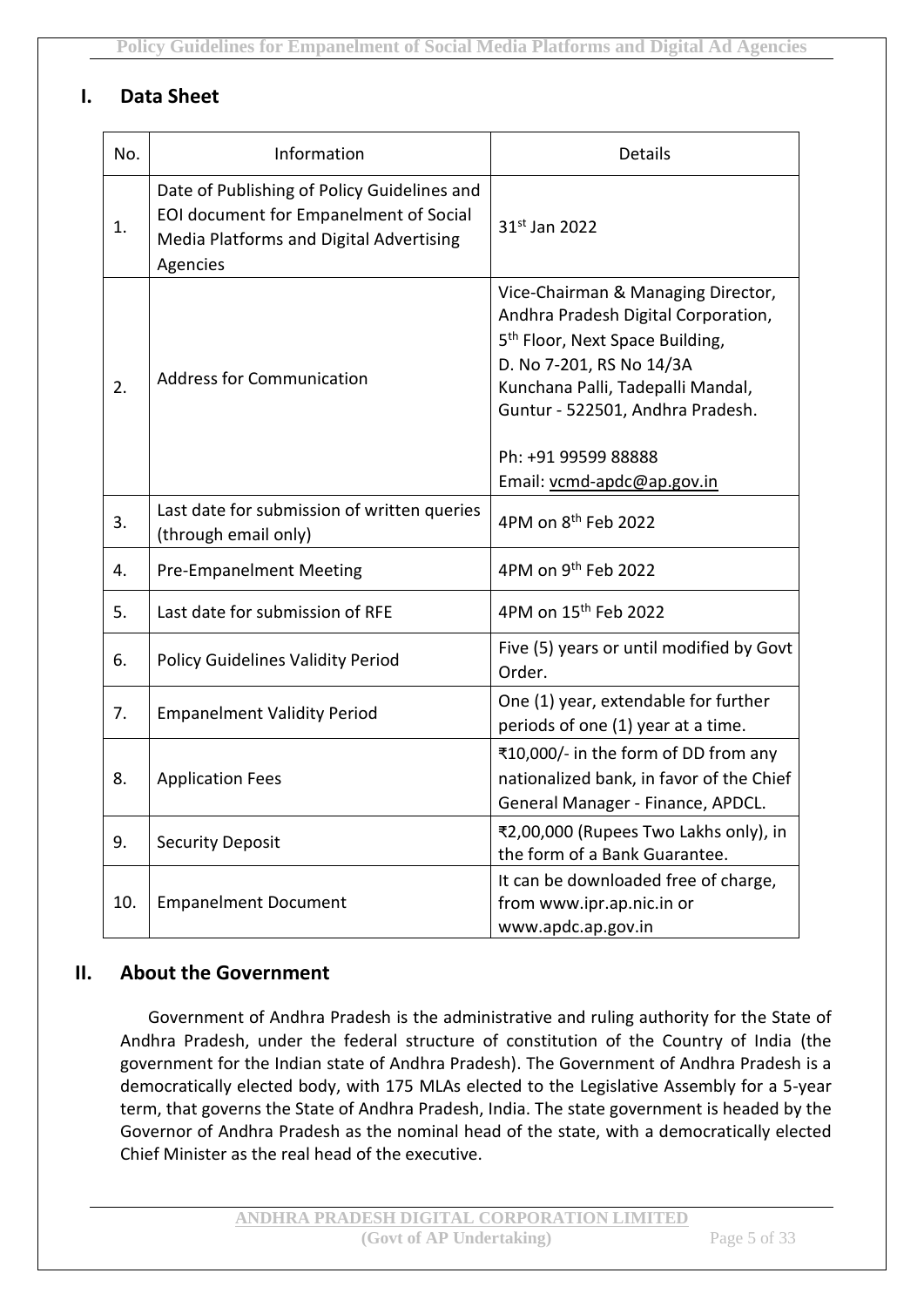#### **III. About the APDCL**

Government of AP has established Andhra Pradesh Digital Corporation Limited (APDCL) for strategically leveraging the Digital Media platforms by building direct Communication with the people, to propagate the vision of the Govt. and to drive AP Digital Mission with desired objectives. The Government's aim here is to publicize the information about welfare and development schemes through visual content and messaging via Social/ Digital Media platforms.

APDCL will be the Nodal agency for all State Govt. Departments/Public Undertakings/ Corporations/ Societies/ Local Bodies etc. for advertising through Social/Digital Media through empaneled Social Media Platforms and Digital Advertising Agencies. This includes all paid outreach campaigns through Social/Digital Media.

APDCL shall undertake Government's uniform communication strategy through Social/ Digital Media, as per the instructions of the Govt., from time to time.

#### **IV. Need for Policy Guidelines**

- 1. Staying Relevant with the change in the way information is consumed: The affordability and usage of Communication Technologies like the Smart Phones, Wireless Communication and Broadband has made changes in the way people consume the information needed for them. A major share of the Indian population is presently active on various social media platforms and these numbers are increasing every day. People consume news, information, and entertainment on social media platforms. Social Media Platforms provide avenue for user engagement which sets them apart from print and electronic media. The increasing ease of access of social media through hand-held devices and ubiquity of internet has further enhanced the reach of social media platforms.
- 2. With the increasing number of people (especially youth) spending time on social media platforms, these platforms may provide avenue for communication and outreach. The social media platforms not only cater to an increasing number of people but also facilitate targeted approach which helps in reaching out to desired set of people in an efficient and cost-effective manner. This increases the effectiveness of communication to the levels those can never be achieved with the conventional media. For instance, COVID Safety messages can be customized to the realities of segments in various dimensions like Students, Housewives, Shop Keepers, Factory workers etc. within the same Campaign.
- 3. Cost Efficiency of Digital Media: Typically, Digital advertising has proven to be more cost effective than traditional advertising media. When combined with the ability to target effectively by Demographics, Location, Age Group, Gender etc., Government of Andhra Pradesh can optimize its costs while increasing the effectiveness of the Public relations messaging.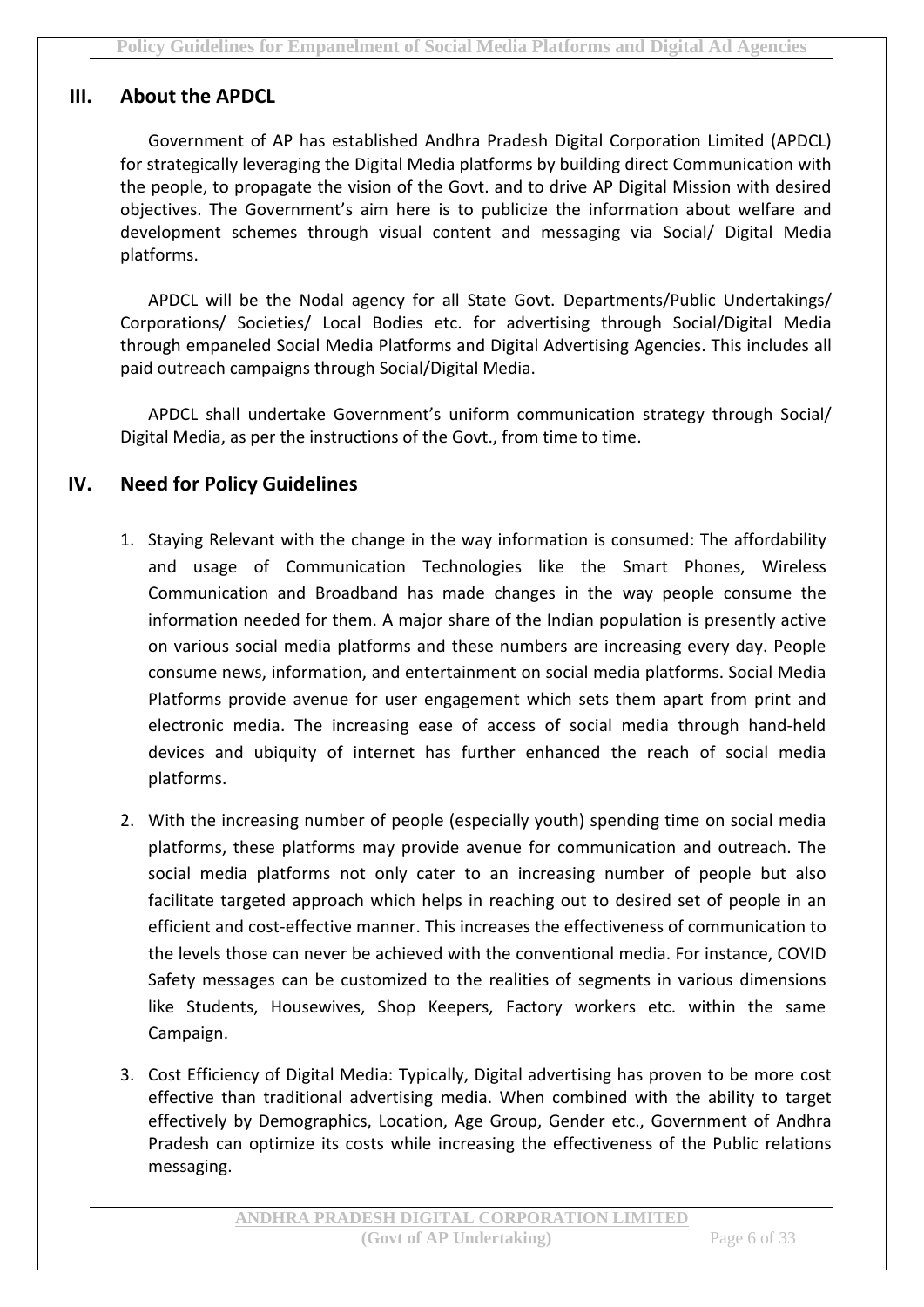- 4. Capability of the Digital Media to provide Feedback Mechanisms for continuous improvement of the Messaging Effectiveness: Unlike the Conventional Media, Digital Media can provide feedback to the advertiser about various KPIs & Metrics Inherent to the Digital Platforms like Google, Facebook, YouTube, Twitter etc. A good Digital Media Intelligence Practice can further help in making data-driven, fact-based decisions right from Budgeting, Media Ad Spend apportioning till the visual elements that provide more engagement in a Video Advertisement.
- 5. Social listening Capabilities: Social Media has empowered the citizens with more freedom of expression and this can be a better Tool to understand the needs, aspirations, and the sentiments of the people about any topic that the Government needs to focus on. Though the Social Media is an empowering and powerful tool, it can also lead to sporadic spread of fake news, which confuse the people and affects their trust with the society at large, and the Government in particular. Social Listening Capabilities of the Social Media helps to identify such anomalies and will help the Government to react and clarify the issues to the people.
- 6. Media Intelligence & Analytics Capabilities: The development in the field of Data Science like Deep Learning helps the advertisers to understand the media consumption and engagement. KPIs and the Metrics can provide very powerful and actionable insights when they are further analyzed using those Analytics methods and Tools. The Government and the Public can greatly benefit from such insights since they can improve the way Government communicates with the people. For instance, customized surveys by Citizen segment over Digital Ads can be run, Verify identity and then use the survey response to frame policies and schemes better.
- 7. Flexibility and the capability of using multiple content formats: Unlike Conventional Media buying, Digital Media Buying & the Ad Platforms can accommodate various types of content in a Single Campaign. For instance, the customized COVID Safety messaging can be accommodated in a Single Campaign on a Digital Platform with various durations of the same content.
- 8. A few Ministries and Departments of Government of Andhra Pradesh have substantial presence as well as organic reach across various social media platforms which they utilize to connect to the members of the public. However, the organic reach is limited to only such people who have connected with the social media handle of the concerned Ministry/Department. At times, the need is felt to reach or connect to people who are not connected/linked with social media handle of the concerned Ministry/Department.

Hence there is a definite need for policy guidelines for engagement of Social Media Platforms and Digital Advertising Agencies, so that assured reach may be attained on payment basis to increase visibility of government messaging.

In view of the above benefits derived from the capabilities, APDCL realizes that the Digital Media Advertising & Communication should be treated differently with a focused approach right from Communication Strategy. Digital Advertising/Media Agencies face different market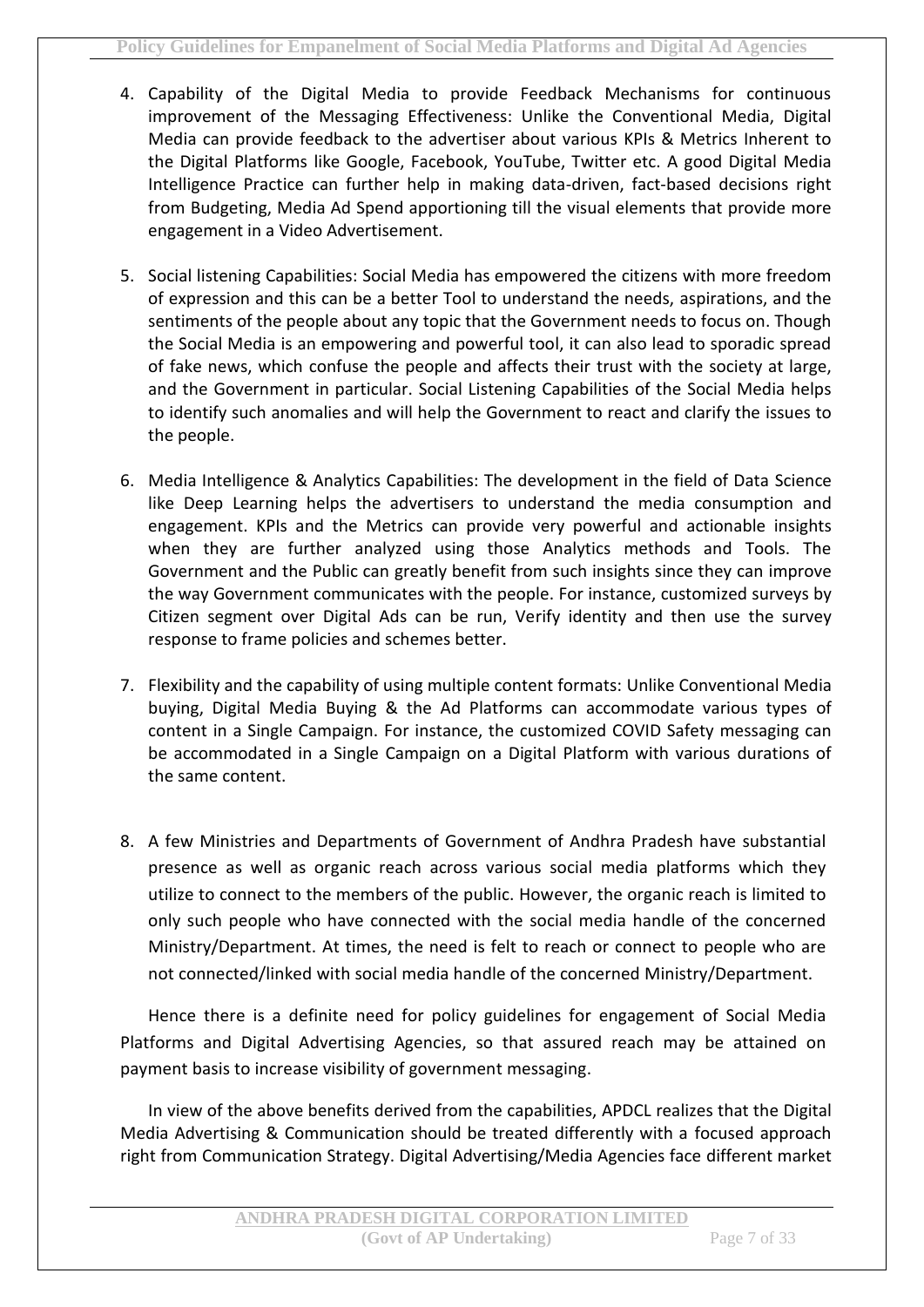realities when compared to the Conventional Media Agencies, they need to have digitally focused capabilities since the agglomeration of the effectiveness of a Digital Media Campaign is governed by the Algorithms and methods of the Digital Ad Platforms. Appreciating these facts, a different approach is proposed for the Empanelment of the Vendors and the structure of the Contract when compared to the Conventional Media Empanelment.

#### **V. Digital Policies**

In view of the above listed reasons, APDCL has come up with centralized and comprehensive Digital advertisement policies for Social and Digital Media platforms to achieve the below desired objectives:

- 1. Prepare effective strategies for execution of IEC (Information, Education and Communication) activities of the Govt., flagship programs with a uniform communication strategy.
- 2. Enable Government, Ministries and APDCL to engage with Social/Digital Media Platforms on the basis of various criteria, terms and conditions, and processes stipulated in this document.
- 3. Coordinate, control and track these activities in an effective manner to reach wider audience.

#### **VI. Definitions**

- 1. **Social Media platform:** A Social Media Platform is defined as web-based and mobilebased Internet Application that allows the creation, access, and exchange of usergenerated content. The content on the Social Media platform may be in the form of text, audio-visual, graphics, animation, or any other form prescribed by APDCL from time to time.
- 2. **Unique users:** Unique users refer to the number of distinct individuals visiting a given social media platform over a specified period of time. If a particular user visits the given social media platform, a number of times over a specified period of time, the number of unique user will be counted as one.
- 3. **Digital Advertising Agency:** Digital Advertising Agency is **an advertising agency** that has evolved to meet the changing needs of marketing in the digital age. Digital Agencies bring graphic design and copywriting together with new technology and modern marketing techniques, specific to Digital Media. **Digital marketing** is advertising delivered through digital channels, using things like search engines, social media, email, and other websites to connect with the public. It uses both organic and inorganic methods.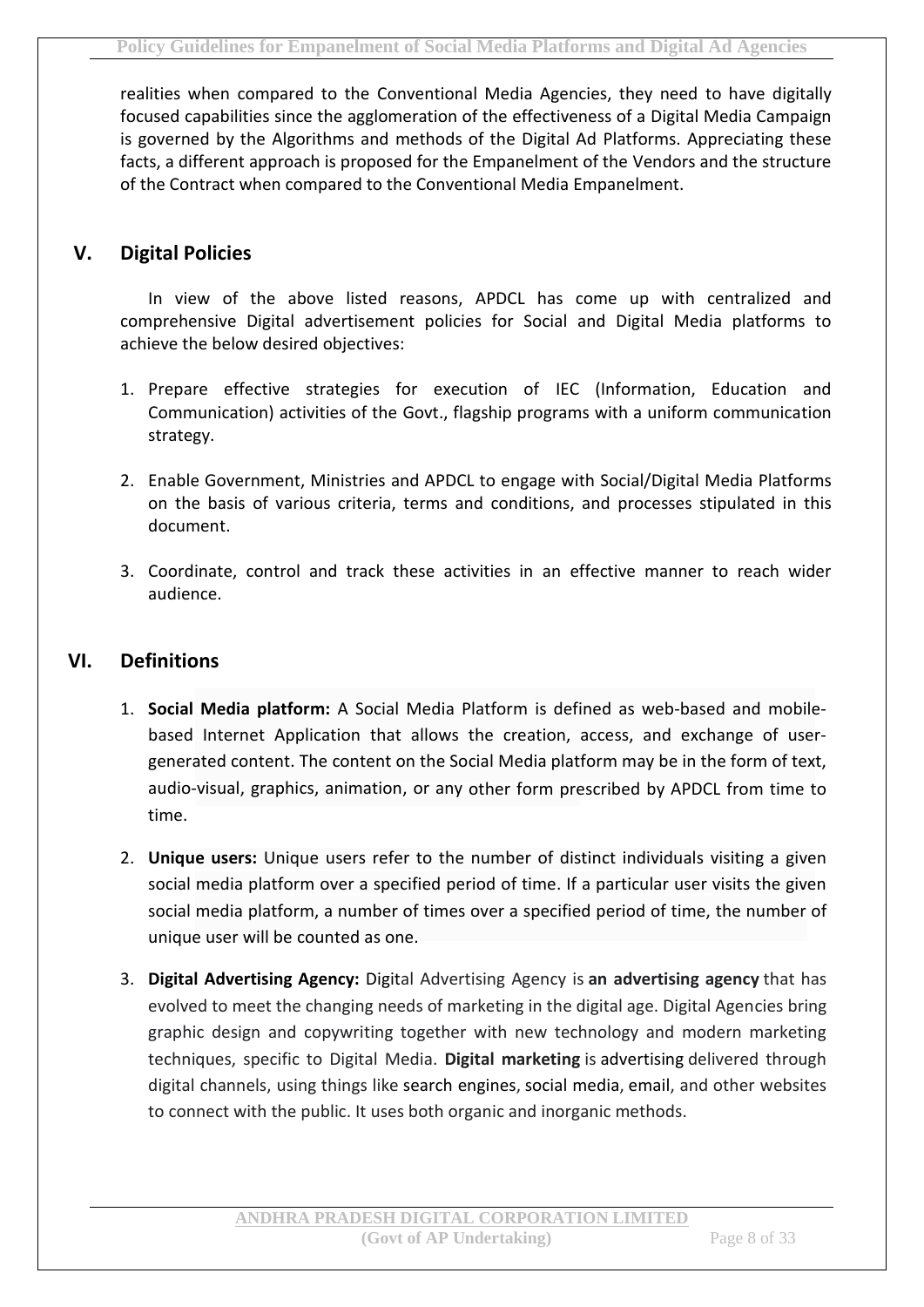#### **VII. Eligibility criteria for Empanelment**

#### **Social Media Platform:**

- 1. Platform must fall under definition of para VI above.
- 2. Platform must be under continuous operation under the same domain name/access address for a minimum of one (1) year.
- 3. Platform must have maintained a minimum of 10 million unique users (UU) (from within India) per month (based on the data of three (3) months immediately preceding the date of application). APDCL will make use of data provided by comScore or Google Analytics or any other credible agency having industry-wide acceptance to verify the UU count.
- 4. Platform must possess an online panel with demonstrated credibility through which the space/inventory for advertisement is booked. The access of such online panel should be provided to APDCL along with requisite training, if any. All other advertisers/advertising agencies must have access to the same panel as the one provided to APDCL.

#### **Digital Advertising Agency:**

- 1. Agency should have been in Digital advertising and marketing business for a minimum of one (1) year.
- 2. Agency should have done a minimum combined turnover of not less than one crore of INR from the Digital Advertising & Marketing services in the last financial year.
- 3. Agency should have carried advertising campaigns targeting various demographics in India and worldwide.
- 4. Agency should have been a Google Partner or any other Social Media platform during the last financial year and should have expertise in running brand awareness programs both directly and through Google and other digital/social media platforms.
- 5. Agency should have capability of tracking real-time performance of ads on google and other social media platforms.
- 6. Agency should have a proven track record of Lead generation/ Click through Rate (CTR), Cost Per View (CPV) and Impression based campaigns.
- 7. Agency should have expertise in managing digital marketing tools specifically in programmatic buying, email marketing, marketing automation tools, optimization tools, social media tracing and distribution and all self-service digital ads related platforms.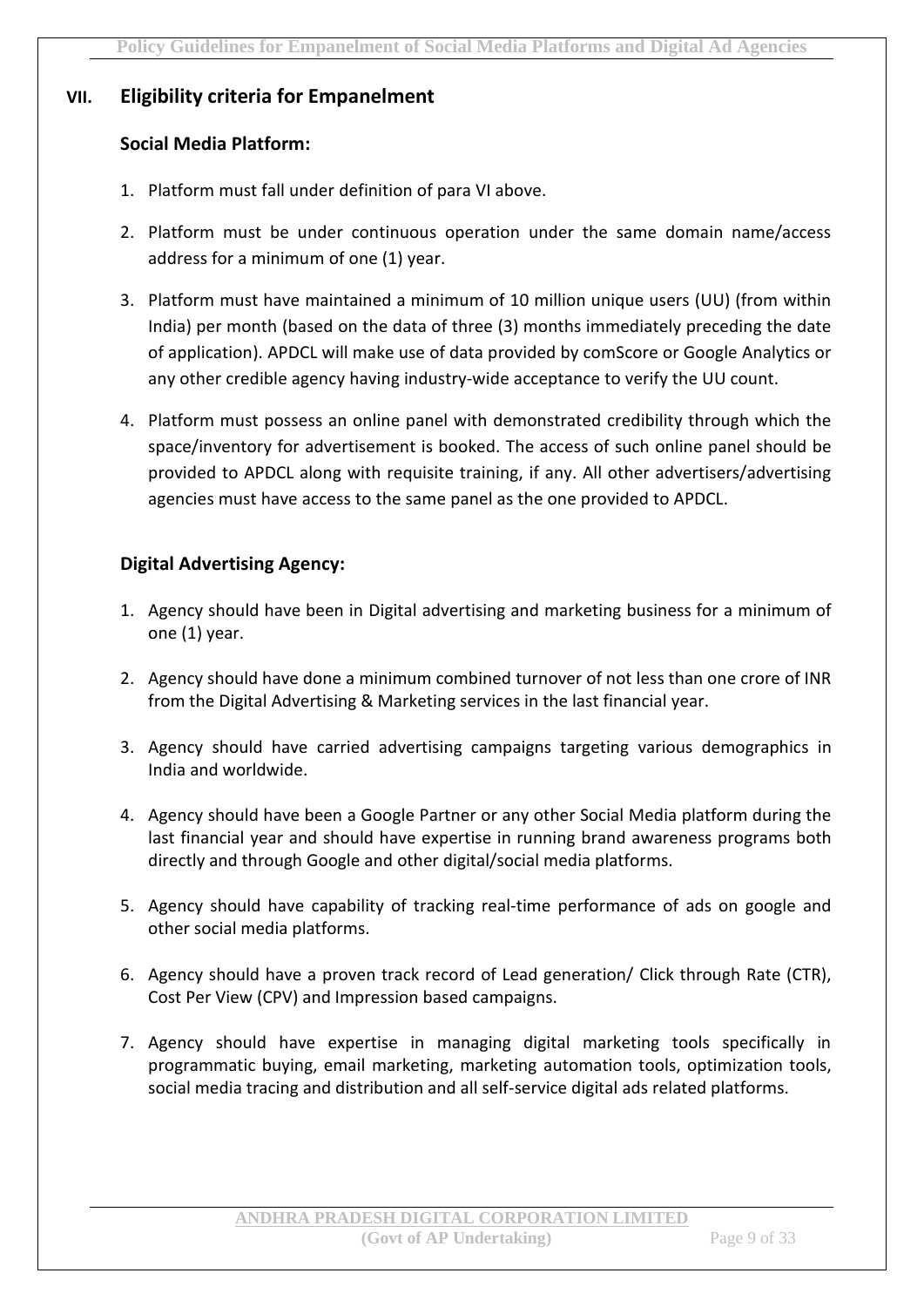- 8. Agency should be a full-service agency offering various services including Media Planning & Buying services (either as an integral part of the Agency or Group Company /Subsidiary).
- 9. Agency should have the expertise to convert content provided by APDCL in different formats (text, graphics, video etc) according to the requirements of the respective platforms, and redistribute the same, to have greater social media impact.
- 10. Agency should have resources to handle full-fledged multi-media, multi-lingual campaigns, including proficiency in proof reading in major Indian languages.

#### **Common Criteria for both Social Media Platforms & Digital Advertising Agencies:**

- 1. Social Media Platform or Digital Advertising Agency should be a Company or Partnership firm duly registered with appropriate Authority in India.
- 2. Social Media Platform or Digital Advertising Agency should not have been barred by any department of Government of India, any State Government/UT, PSU, etc. during the last 5 years. No complaint should be pending with any Government or its agencies. An affidavit, to this effect, in this regard should be submitted by the agency. The Social Media Platform or Digital Advertising Agency further agrees to inform APDCL if they are blacklisted / suspended subsequently within 3 days of receiving the suspension order.
- 3. Social Media Platform or Digital Advertising Agency undertakes to comply with the rules and regulations stipulated in the Information Technology (Intermediary Guidelines and Digital Media Ethics Code) Rule, 2021 and Information Technology Act, 2020, and other extant laws of the land.
- 4. Social Media Platform or Digital Advertising Agency agrees to provide access to the real time as well as dated execution report of the campaign activity along with the quantified outcome of the campaign on their dashboard in mutually agreed format.
- 5. The Social Media Platform or Digital Advertising Agency shall be owned and operated by companies in India as per above categories. The Social Media Platform or Digital Advertising Agency with foreign companies /origin should have its registered company in India carrying out its operation of Adverting Business for a period of one year prior to the date of filing.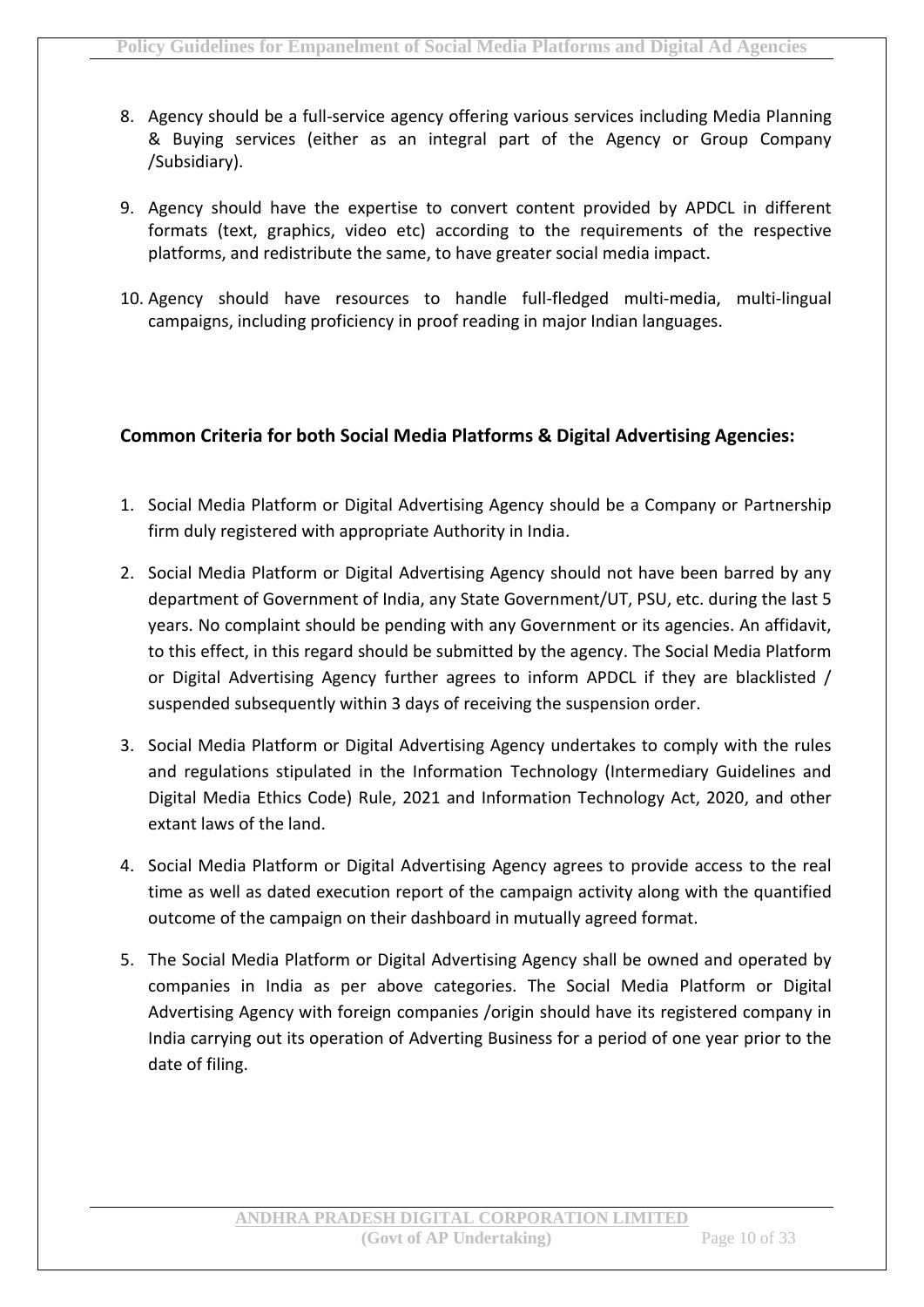#### **VIII. Other guidelines for Empaneled Social Media Platforms and/or Digital Advertising Agencies:**

- 1. The Digital Advertising Agency is expected to have Domain Expertise in the areas of Public Policy and Governance.
- 2. The Digital Advertising Agency should be able to develop the Communication and Campaign Strategy based on the approved Use Cases.
- 3. The Digital Advertising Agency should be able to use Targeted Digital Campaigns to various segments of the audiences to know the various Government Schemes and help them apply for the same.
- 4. The Agency will also ensure that all the creations submitted by them to the APDCL are free of copyright and Intellectual Property Rights encumbrances and any error and omission in this matter shall be sole responsibility of the Agency. The Agency shall indemnify the APDCL and user departments against all third party claims of such infringement of patent, trademark/copyrights arising from these services or any part thereof. APDCL / User department stand indemnified from any claims that the agency's manpower may opt to have towards the discharge of their duties in the fulfilment of the work orders.
- 5. Using Social Media Analytics tools, Digital Advertising Agency should conduct research and analysis assessment from time to time of its campaigns and gather useful and credible information (through regular tracking, feedback and reporting of the relevant trends, as identified in consultation with APDCL) on social media platforms, including websites in global and Indian languages. And provide the same to APDCL.
- 6. Real time dashboard which shows the actual quantified outcome of the campaign, in the format prescribed/approved by APDCL, at any given point of time as well as the dated reports must be provided. The consolidated execution report should also be provided in the format prescribed/approved by APDCL once the campaign is over.
- 7. The Digital Advertising Agency should give complete access to the data obtained through the campaigns and handover all data gathered during the campaigns.
- 8. Vendors once empaneled, shall have to promptly reply to all the enquiries, execute orders as per the order terms of APDCL and keep the APDCL informed of new products/ developments / innovative ideas that shall help reduce the cost and improve quality, reliability, etc.
- 9. The entire Data & the Intellectual property generated from the activity will be owned fully by APDCL. All the real and virtual creations will be the property of APDCL and Intellectual Property Rights will vest with APDCL.
- 10. The Social Media platform or Digital Advertising Agency shall inform APDCL in case any change takes place in their domain address/access address, official address, bank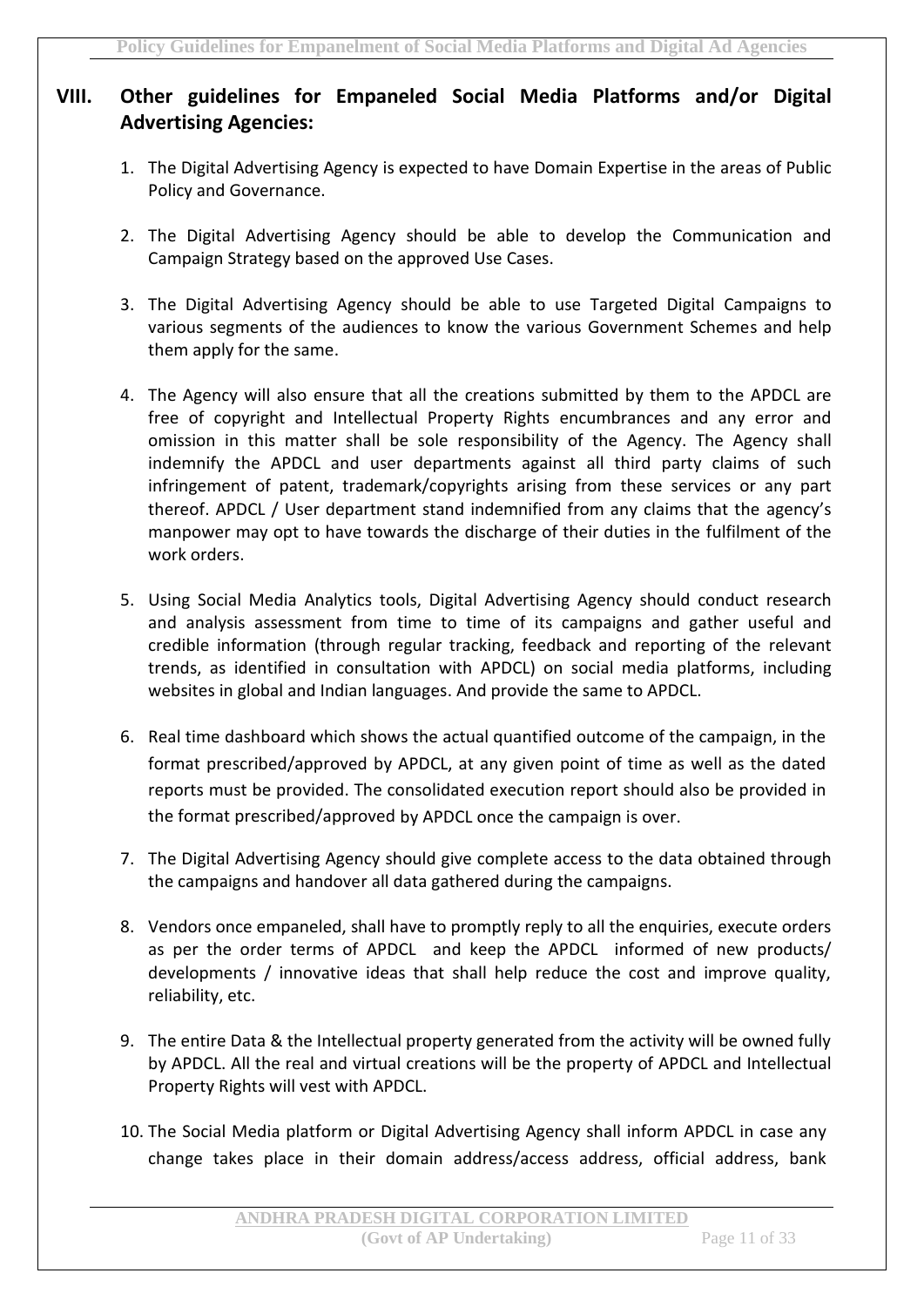account details, ownership, etc, within seven (7) days from any such change. In case such information is withheld, APDCL may take necessary punitive actions as deemed fit in the circumstances.

- 11. Authorized personnel shall be designated by the Social Media platform or Digital Advertising Agency for any communication with APDCL. In case there is a change in the authorized representative or his/her email ID or phone number or other such details, the same shall be communicated to APDCL, within seven (7) days from any such change.
- 12. The Social Media Platform or Digital Advertising Agency is required to provide professional, objective, and impartial service and always hold the Andhra Pradesh Government's interests paramount, without any consideration for further work, and strictly avoid conflicts with other assignments or their own corporate interests.
- 13. Sub-letting of contract by the Social Media Platform or Digital Advertising Agency is not allowed either in part or full, after award of work order. APDCL reserves the right to take punitive action if any such issue is brought to its notice.
- 14. The Social Media Platform or Digital Advertising Agency shall have requisite physical and technical infrastructure for handling ad-hoc promotional work along with regular work that has been assigned as per the long-term goal.
- 15. The Digital Advertising Agency should have credible contingency plans and strategies for effective handling of crises and emergency scenarios.
- 16. The Scope of services specified is not exhaustive and the Social Media Platform or Digital Advertising Agency shall undertake such other tasks as may be necessary in Social and Digital Media Activities to achieve the desired objectives.
- 17. APDCL reserves the right to accept or decline or suspend empanelment of any social media platform or digital Advertising Agency if its content is found to be anti-national / obscene / indecent / anti-social / disrupts communal harmony and national integrity etc. or deemed objectionable in any form or if the agency acts in violation of the extant Cyber Laws of India. Decision of APDCL is final in this regard.
- 18. The Social Media Platform or the Digital Advertising Agency shall apply for empanelment along with notarized relevant documents under name, signature, and seal of authorized signatory, stating that the information submitted by them is correct and they will abide by all Terms & Conditions.

#### **IX. Scope of the work**:

Andhra Pradesh Digital Corporation Limited, as a Nodal Agency set up by Government of Andhra Pradesh will promote the policies, events, flagship programs, developmental activities, and welfare activities of the government of Andhra Pradesh through Digital and Social Media.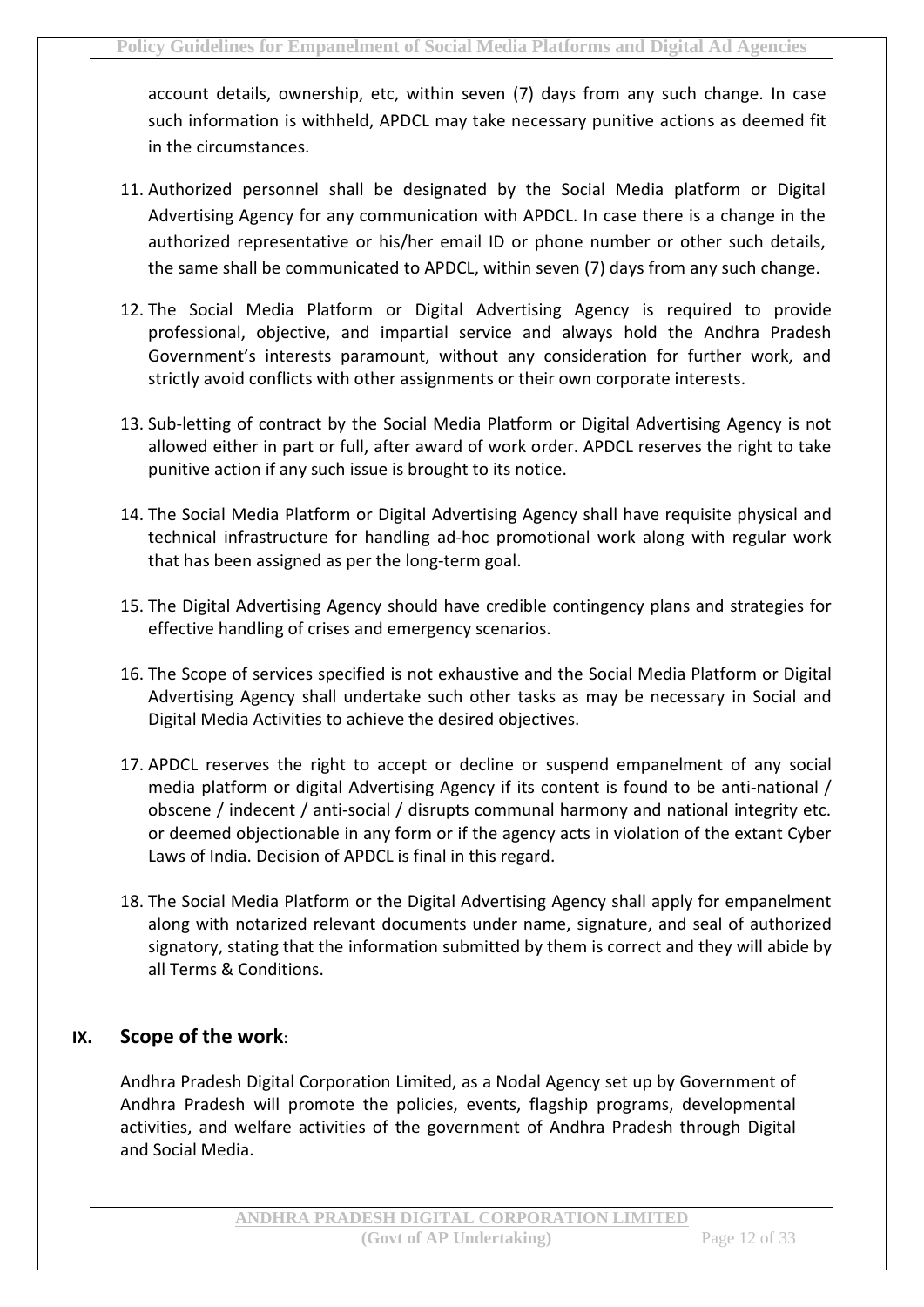#### **Activities to be taken up, across all Digital/Social Media platforms, are as listed below**

- Promoting Govt's flagship programs, welfare schemes & development programs.
- Promoting daily events and engagement activities from various departments and ministries.
- Live streaming of Hon'ble Chief Minister's and other important programs.
- Running social media engagement campaigns Pre & Post important programs/events.
- Influencer engagement and promotional campaigns.
- Improving the reach and engagement of official social media handles.
- Comments seeding and filtration of social media platforms, and reporting on the same.
- Running Social Media Listening and Reporting tools.
- Analyzing trends and reporting on quantitative analytics.
- Runing both organic and inorganic media campaigns, through the below listed and other existing and future digital/social media platforms.
- Facebook
	- o Daily event/ activity tracker (through an event calendar)
	- o Facebook Profile/Page/Groups Creation & Maintenance.
	- o Profile Optimization
	- o Facebook Insight Monitoring
	- o Deleting of unwanted posts or spam
	- o Traffic Monitoring Through Google Analytics
- YouTube
	- o Channel Creation / Optimization
	- o Daily Video Uploads
	- o Live streaming of important events
	- o Increasing Subscribers
	- o Subscriber engagement and comment analysis
	- o Managing Creatives, Keywords and other Metadata
- Twitter
	- o Tweets and retweets, promotions, and official content push
	- o Increasing followers and engagement
- Instagram
	- o Profile Creation / Optimization
	- o Increasing followers and engagement
- Website
	- o Maintenance
	- o Daily updates
	- o CMS Management and Back ups
	- o Code enhancements, in case of need
	- o Analytics and Traffic Reporting
- Google Ads
	- o Google Search Ads Text Ads on Google Search Results
	- o Google Display Ads Image/Video and Data Driven Format Ads on Websites & Apps
	- o Video on YouTube
	- o In-App Advertising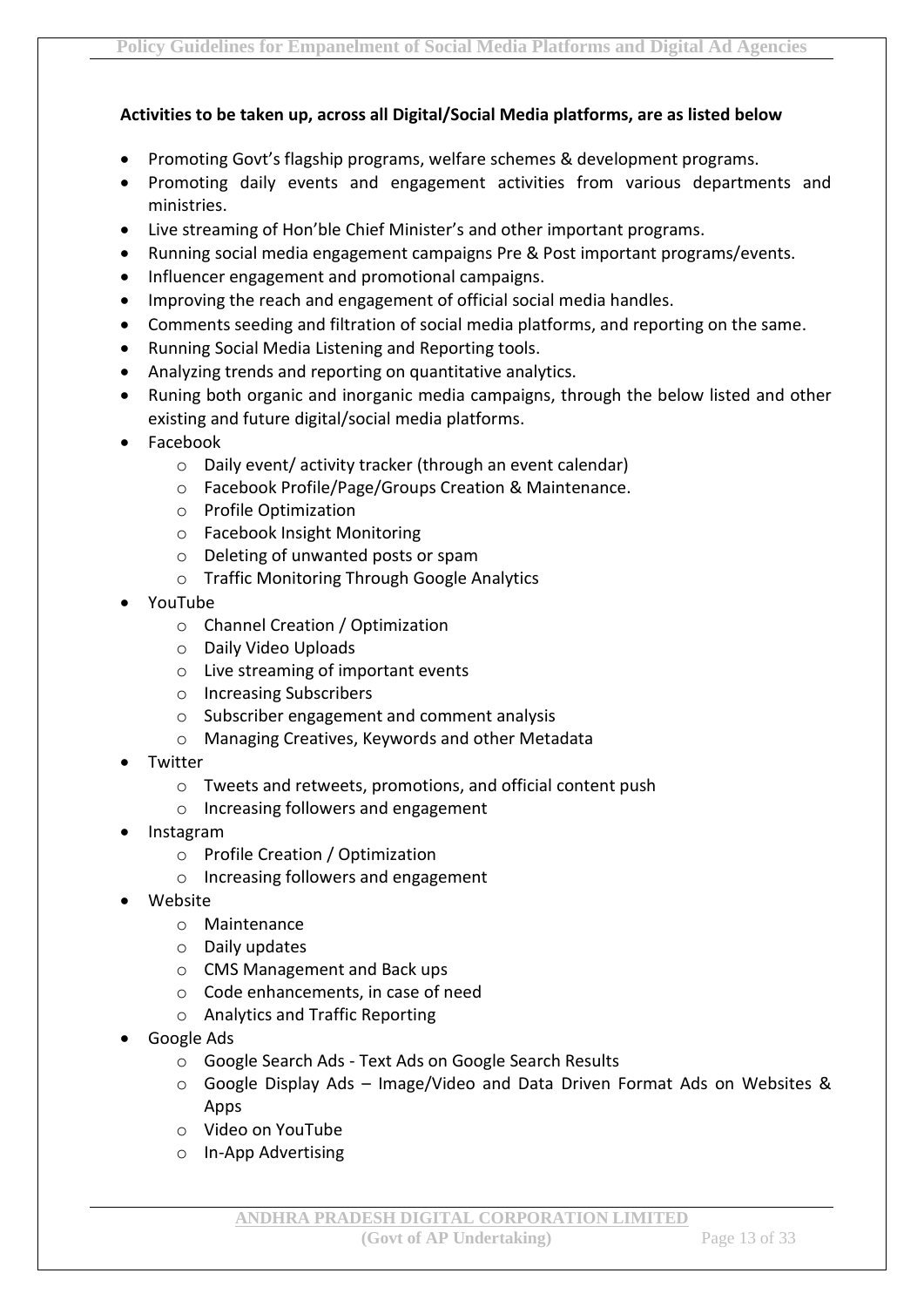- Content Creation
	- o Videos Long and Short
	- o Live Streaming Videos
	- o Image Ads Static, GIF
	- o Responsive Format to advertise directly from Web Pages
	- o Blogs/Articles
	- o Infographics

#### **X. Different Models of Buying Inventory/Space for Social Media Campaigns**:

- 1. The Social Media campaigns are run on the basis of different parameters (or the expected number of deliverables for a campaign). The prominent parameters are as follows:
	- a. Number of Impressions
	- b. Number of clicks
	- c. Number of views
	- d. Number of followers added
	- e. Number of engagements etc
- 2. **Dynamic Pricing with Ceiling Price:** In this model, APDCL will be charged on the basis of actual number of clicks or views (i.e. view for a certain minimum duration) attained. Further there is a fixed ceiling price for buying inventory. If the cost determined by the dynamic pricing model is less than the ceiling price, then APDCL will be charged the dynamic price. If the cost determined by the dynamic pricing model is more than the ceiling price then the APDCL is charged the ceiling price. This model is used by Google for YouTube ads.
- 3. **Auction model:** If APDCL decides to go by this model, then it will participate in online auction by indicating a certain bidding amount for buying inventory. The bidding amount is the highest amount at which APDCL is willing to buy inventory. Further, APDCL will also indicate the target audience, duration of campaign, per day budget, etc. The result of auction depends on a number of factors such as the bidding amount and the relevance of communication/message to the individual concerned (determined by the algorithm of the social media platform on the basis of viewing habits of the individual as well as response generated by the communication in other people with similar habit (if any)). If the resulting amount determined by the auction is less than the bidding amount then APDCL will be charged the actual amount. However if the resulting amount goes over the bidding amount indicated by APDCL, APDCL will not buy the inventory. In case the message of communication is relevant to the individual then the cost of auction may remain low and can result in better placement. The booking in auction model can also be made on the basis of automatic bid. In such cases the algorithm of the social media platform automatically optimizes the bid of an advertiser to make sure that the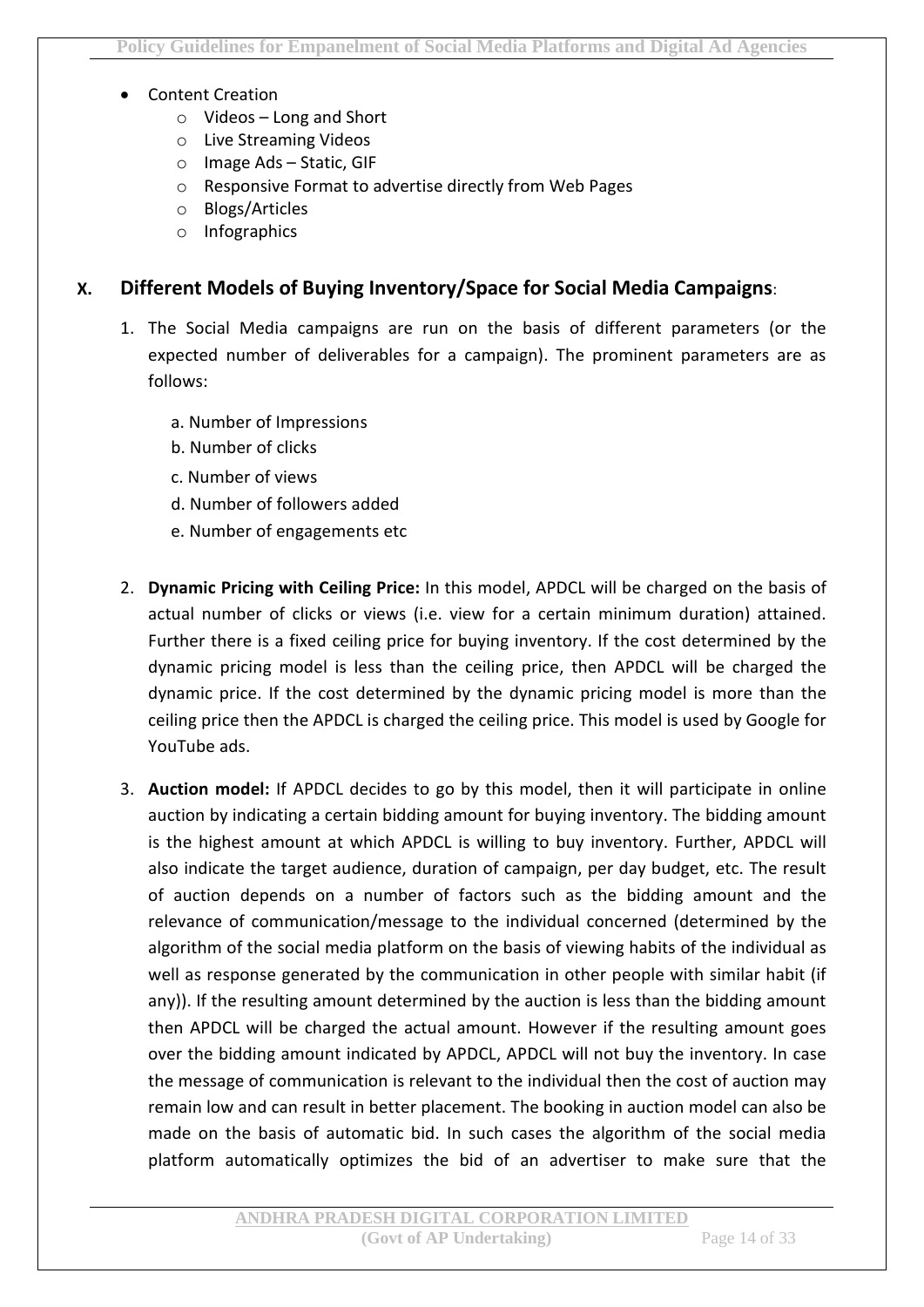campaign is made live and impressions served. This model is predominant for booking space on Facebook, Instagram and Twitter.

4. **Reach and Frequency model:** Reach and frequency buying is a method for buying ads that will let APDCL book campaigns in advance with predictable, optimized reach and controlled frequency. Once a campaign is reserved through reach and frequency buying, cost per mille or CPM (i.e., cost per 1000 impressions) is fixed, and APDCL will only pay the price established for the campaign. In case ad set delivers more than 100% of booked impressions, APDCL will not be charged more than the budget set. This model is adopted by Facebook and Instagram, but the booking has to be done at least 6 months in advance.

#### **XI. Types of Social Media Advertisements**

- 1. **Texts:** These ad types only have texts.
- 2. **Photo Ads :** Photo Ads display a photo. They can also have text or headline and link description, call-to-action button like send message or visit.
- 3. **Video Ads:** Video ad options range from short mobile video ads designed to be watched on desktop/mobile devices. They are useful in capturing quick attention.
- 4. **Carousel ads:** A carousel ad can have up to 10 images or video. All are in one ad.
- 5. **Unskippable Video Ads:** Short video appears as unskippable ads which cannot be avoided or skipped (except closing the window).
- 6. **Collection ads:** Collection ads feature a cover images or video plus several product shots. Clicking on the ad directs the user to an Instant Experience.

#### **XII. Media Planning and Execution of Campaign**:

Based on the requirements, the following actions will be taken by APDCL to run the outreach activity through Social Media:

- 1. APDCL will determine which Social Media platform(s) or Digital Advertising Agency(s) is/are relevant in light of planned outreach activity of the requirement based on target audience, theme and content of proposed activity, budget and duration of the campaign.
- 2. In doing so, preference may be given to the Social Media Platforms and Digital Advertising Agencies which are based in India without affecting the desired outcome from the campaign activities.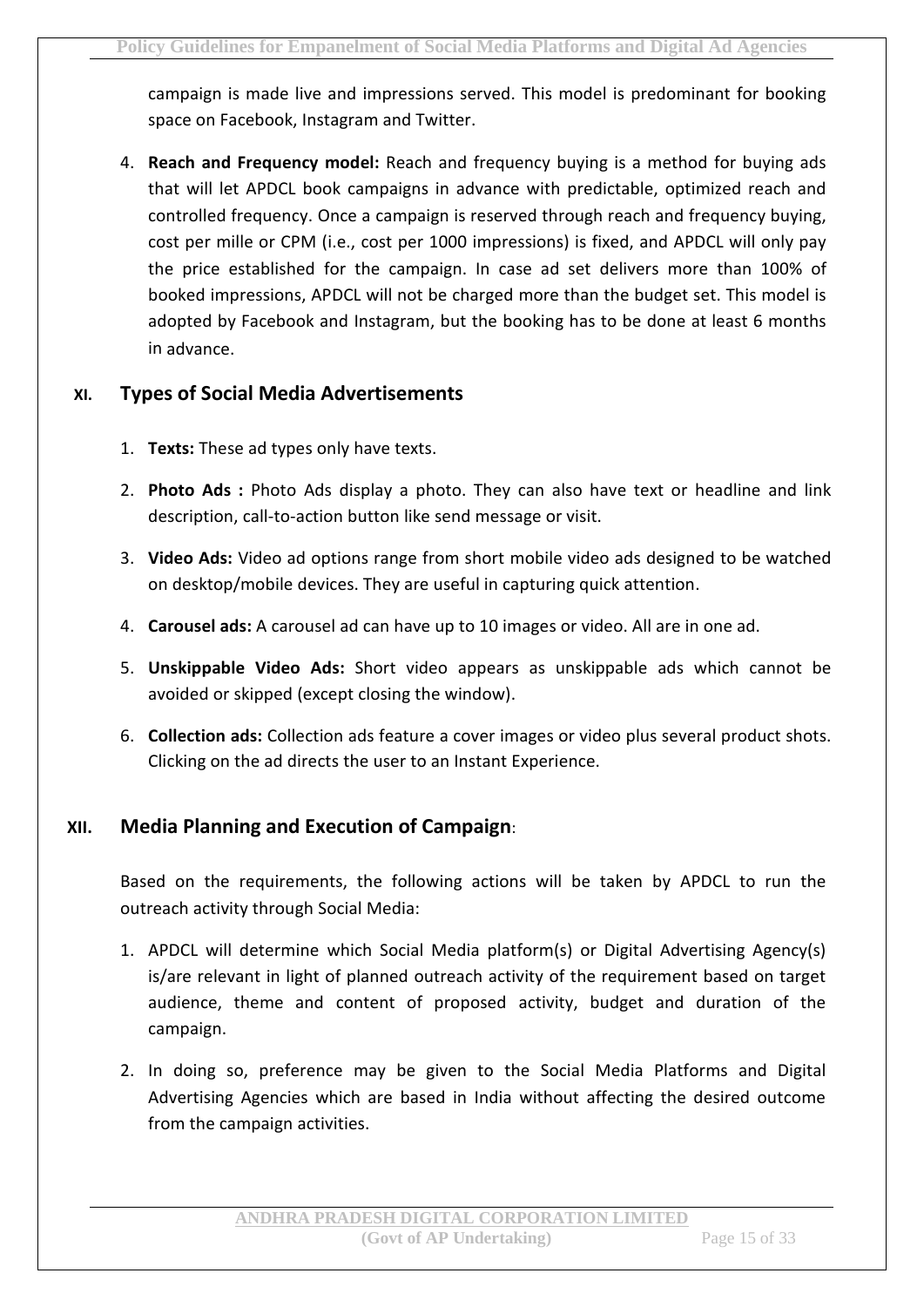- 3. APDCL will prepare a media plan within the indicated budget wherein the suggested platforms and Advertising Agencies, and the expected deliverables would be indicated to the State Govt., Departments/Public Undertakings/ Corporations/ Societies/ Local Bodies etc. along with the tentative cost. However, since the models are based on dynamic pricing/auction/bidding, the actual delivery (as against expected deliverables) and the actual buying rates (as against indicated in the plan) would be found out on the final completion of the campaign. The difference between the media plan conveyed to the client and the media plan actually executed will be communicated to the client Ministry/Department post execution with details. These terms shall be communicated by APDCL to the client State Govt., Departments/Public Undertakings/ Corporations/ Societies/ Local Bodies etc. before execution and their acceptance would be obtained before executing the media plan.
- 4. The client State Govt., Departments/Public Undertakings/ Corporations/ Societies/ Local Bodies etc. shall indicate Social Media page/handle which will be designated for the campaign activity. The State Govt., Departments/Public Undertakings/ Corporations/ Societies/ Local Bodies etc. will also be required to share the credentials (such as password) of the page/handle. Thereafter, the APDCL and client State Govt., Departments/Public Undertakings/ Corporations/ Societies/ Local Bodies etc. will nominate personnel to execute and monitor the campaign. Proper care shall be taken by APDCL to safeguard the credentials. The content uploading and other related activities will be made from this designated account only.
- 5. APDCL or the Digital Advertising Agency will schedule the activity in such a manner that more deliverables may be generated at a lesser cost wherever timelines for undertaking the activity permits such scheduling.

#### **XIII. Business Environment**:

- 1. Empaneled social media platforms and digital Advertising Agencies and their project teams must work with the officials of APDCL for all the required information and work.
- 2. Approved social media platforms and digital Advertising Agencies must position project consultants to work in the office of APDCL during the working days to ensure seamless delivery of services as per the requirements of the department.
- 3. Approved Digital Advertising Agency should create and maintain Social Media accounts on existing and new platforms as per the directions of APDCL.
- 4. Approved Digital Advertising Agency should create engaging content that best suits various social media platforms and publish timely updates in the form of relevant text, photos, audio/video, interactive content, interviews, news, online surveys, quizzes, contests, and others in Telugu, and English languages in consultation with APDCL.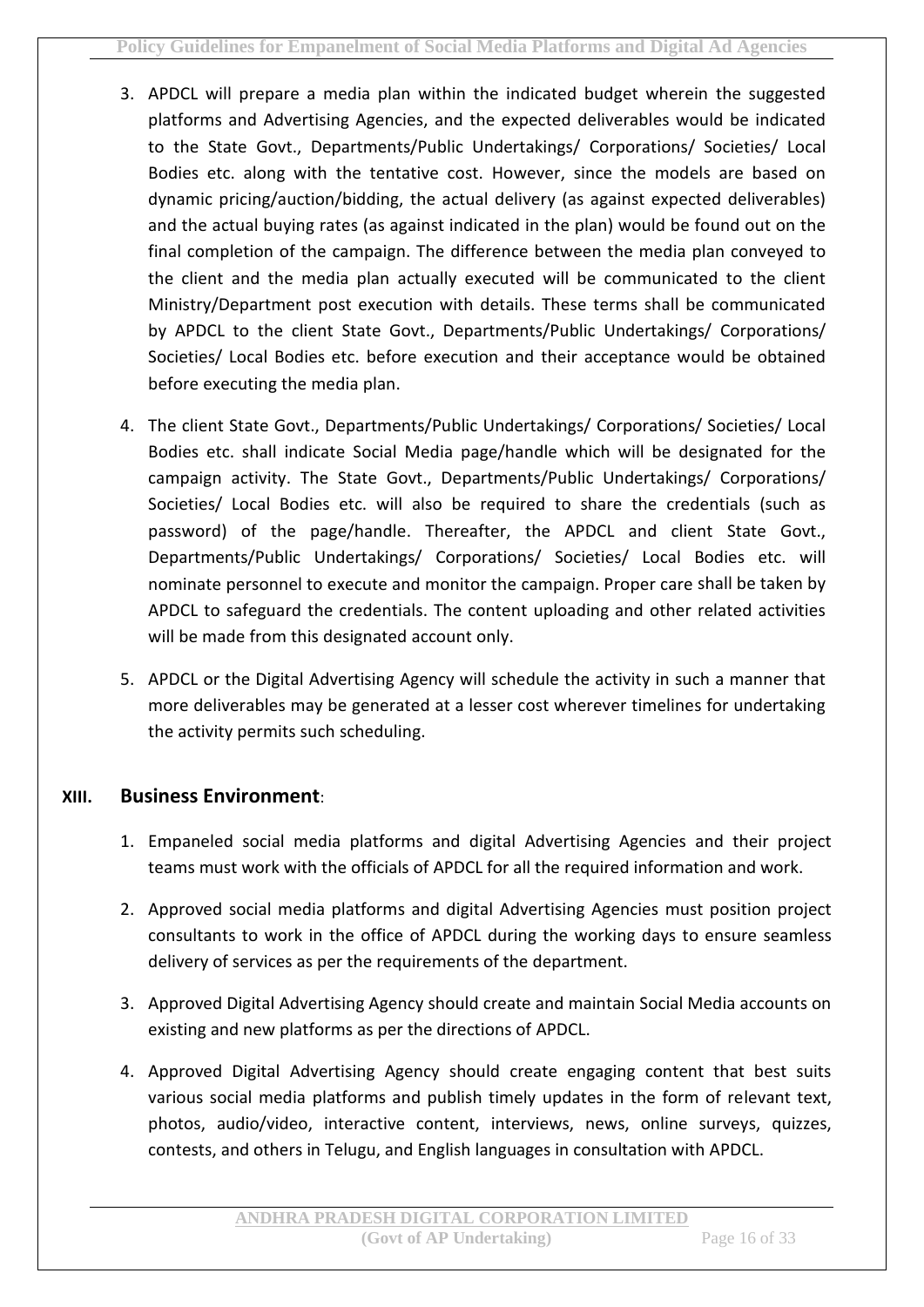- 5. Approved Digital Advertising Agency should cover, and stream various live events selected by APDCL on social media platforms.
	- Recommend Case Studies and Best Practices on use of social media by various National and international agencies.
	- Plan, design and execute innovative ways of improving the overall reach and effectiveness of the government media in consultation APDCL.
	- Support the conceptualization & execution of any other ideas that might come from time to time as per the needs APDCL.
	- Provide daily, weekly, and monthly reports by using appropriate tracking and reporting tools. Necessary reporting formats must be developed in consultation with APDCL.
	- The onsite team /resources deployed for this project must report to APDCL on a regular basis and shall work closely with APDCL.
- 6. Approved Digital Advertising Agency to filter and respond to the social media posts and facilitate quick response as per adverseness of items if any.
	- Design content creation appropriately for social media updating.
	- Social Media Integration should promote specified initiatives.
	- Daily updates on trending topics via catchy hashtags and posts.
	- Achieve quantifiable benchmark levels w.r.t customer experience.
	- Engage a meaningful social listening tool to get quantitative reports.
	- Conduct social media analytics to gain valuable insights on customer engagement and reporting.
	- Submit periodic reports on social media performance.
	- Other aspects to be addressed via social media integration.
	- Connect stakeholders with opinions on national and international headlines.
	- Develop a content funnel and upload only approved data on SM platforms.
	- Instagram ads should be with graphic content showcasing key developments.
	- LinkedIn connections to spread work force advertisements.
	- Discussion forums to acquire views and information from different users.

#### **XIV. Rate and Pricing**:

- 1. Social Media platforms operate on the basis of dynamic pricing/auction. APDCL will participate in the bidding process for buying inventory/space for government messages.
- 2. The indicative (but not exhaustive) list of models through which space/inventory is booked for Social Media campaigns is at *Section X* above.
- 3. The indicative (but not exhaustive) list of the type of messages that can be communicated on these platforms is at *Section XI* above.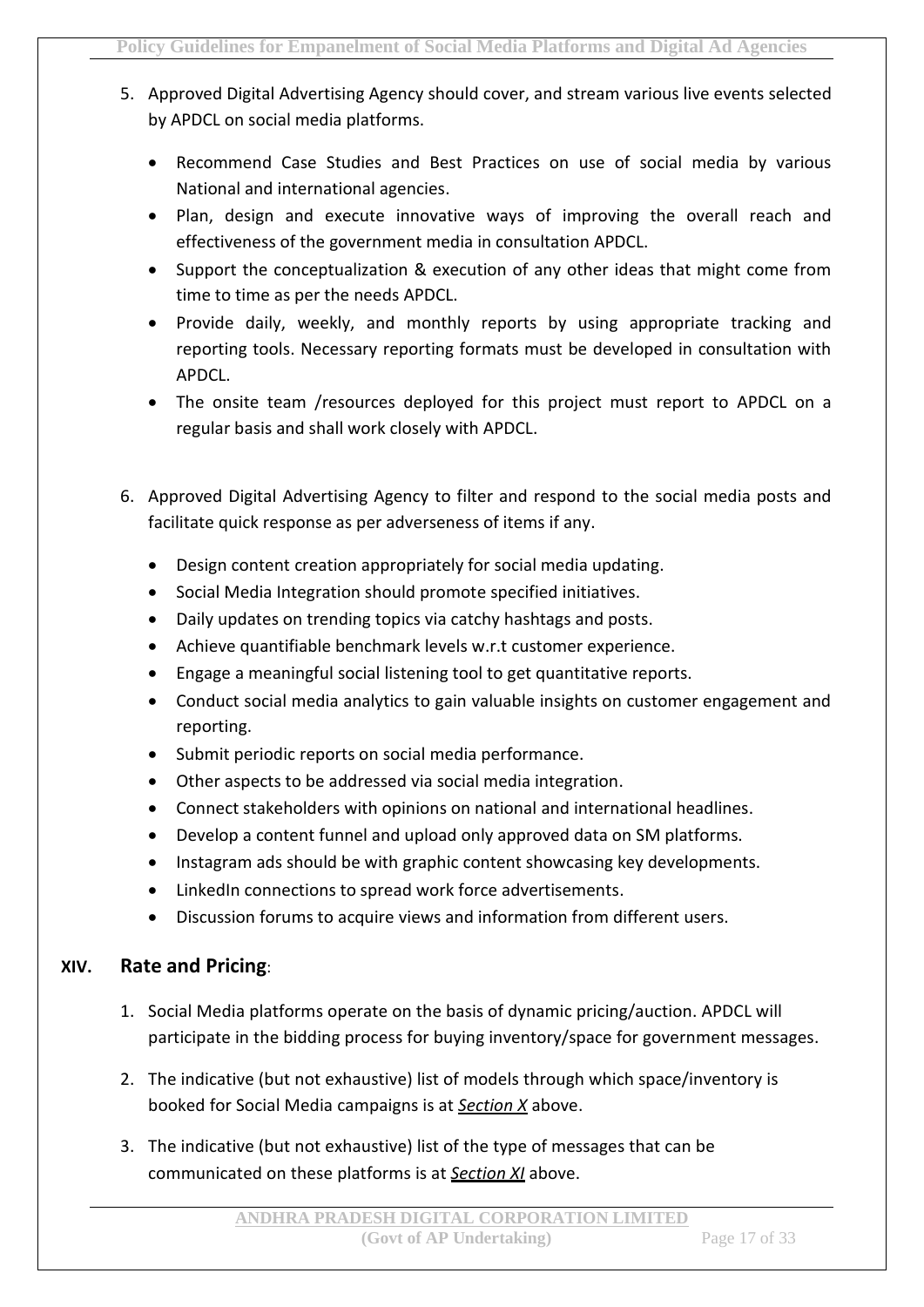- 4. Creating the new Social Media Assets, Modifying the existing Assets and Social Media Tools: The empaneled Agencies shall create an Estimate on Time & Material Basis as per the scope of work and include the estimate in a Statement of Work. The selected Agency shall be remunerated on the approved amount as per the estimate.
- 5. Digital/Social Media Advertising: The empaneled Agencies shall create a Digital/Social Media Advertising Campaign Plan and estimated budget for the Campaign and for the creatives, and a statement of work. The selected Agency conducts the Digital Advertising Campaign on Platforms as per the scope of work and submits monthly Invoices as per actual bills (Actual cost of posting/advertising on social media) plus fifteen percent charges for the creatives.
- 6. Digital / Social Media Management & Reporting: The empaneled Agencies shall prepare a Statement of Work along with the Commercial Estimates for managing the Social Media Assets of APDCL and periodic reporting with Analytics. The selected Agency provides Periodic reports with the Achievements in the KPIs/Metrics as per the accepted Performance Metrics and the Agency shall be remunerated based on the Approval by the APDCL.

The content provided by APDCL should be further curated to have an effective Social Media Content. The selected empaneled Agency needs to create the required Digital Media Contents and conducts the Digital Advertising on Social Media Platforms as per the scope of work and submits monthly Invoices as per actual bills (Actual cost of posting/advertising on social media) plus percentage (up to a maximum of 15%) of the actual charges for the creatives. This percentage amount charged for the creatives, is based on the prevailing rates in the market, and it'll have to be approved by a committee constituted by APDCL.

7. Digital Advertising Agencies can charge a service fee as a percentage of the above actuals, charged by the social media platforms. The same service charge will be reviewed and decided based on a multiple criteria, by a committee constituted by APDCL, as per prevailing market rates.

#### **XV. Process of Engagement**

- 1. The Social Media Platforms and Digital Advertising Agencies shall apply in the prescribed format to the APDCL which, in turn, will process the applications based on the eligibility criteria and the job requirement. Application form can be found in *Annexure I.*
- 2. The Social Media platform / Digital Advertising Agency will have to enter into an agreement/contract with APDCL. The broad terms of agreement are at *Annexure III.*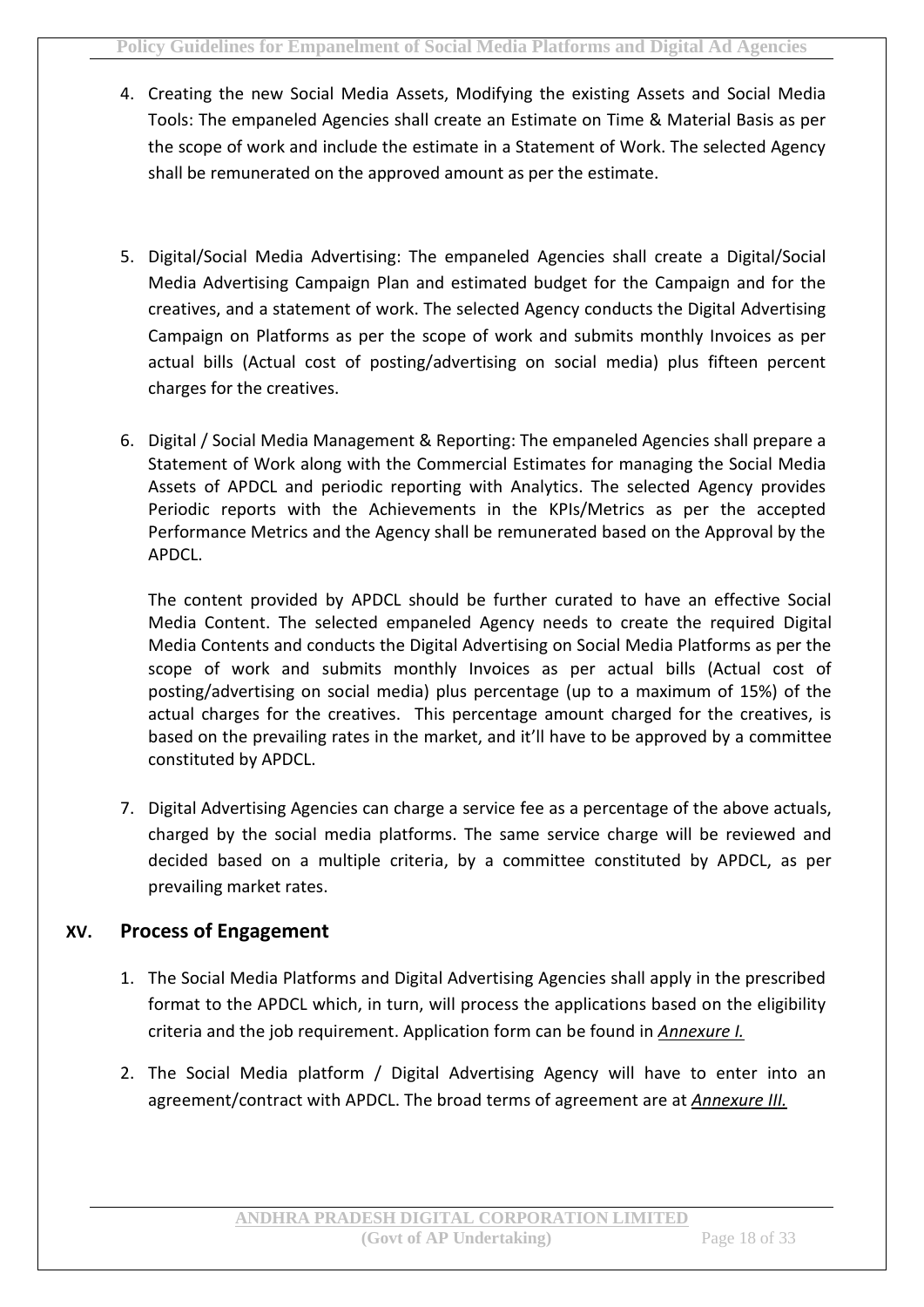- 3. Without such agreement/contract on the part of Social Media platforms and/or Digital Advertising Agencies, APDCL shall not consider them for government outreach campaigns.
- 4. Empanelment does not confer any right to place work orders. Work orders will be released as per needs and requirements of the Govt.
- 5. Payment schedules shall be as per Government norms/Work orders.

#### **XVI. Validity Period for Policy Guidelines**

These policy guidelines will remain valid for a period of five (5) years or until modified by Govt Order.

#### **XVII. Period of Empanelment**:

The duration of the empanelment of the agency shall be for a period of one (1) year, extendable for further periods of one (1) year or more at a time, as decided by APDCL.

#### **XVIII. Completeness of Response**:

- 1. Agencies are advised to study all instructions, forms, terms, requirements, and other information in the document carefully.
- 2. Submission of the proposal shall be deemed to have been done after careful study and examination of the document with full understanding of its implications.

#### **XIX. Preparation Costs and Related Issues**:

- 1. Platform/Agency is responsible for all costs incurred in connection with participation in this process, including but not limited to, costs incurred in conduct of informative and other diligence activities, participation in meetings/discussions/presentations, preparation of the document, in providing any additional information required by the nodal agency to facilitate the evaluation process, or "conduct of due diligence", where required.
- 2. APDCL will in no case be responsible or liable for these costs, regardless of the conduct or outcome of the process.
- 3. All materials submitted by the participant will become the property of APDCL and may be returned completely at its sole discretion.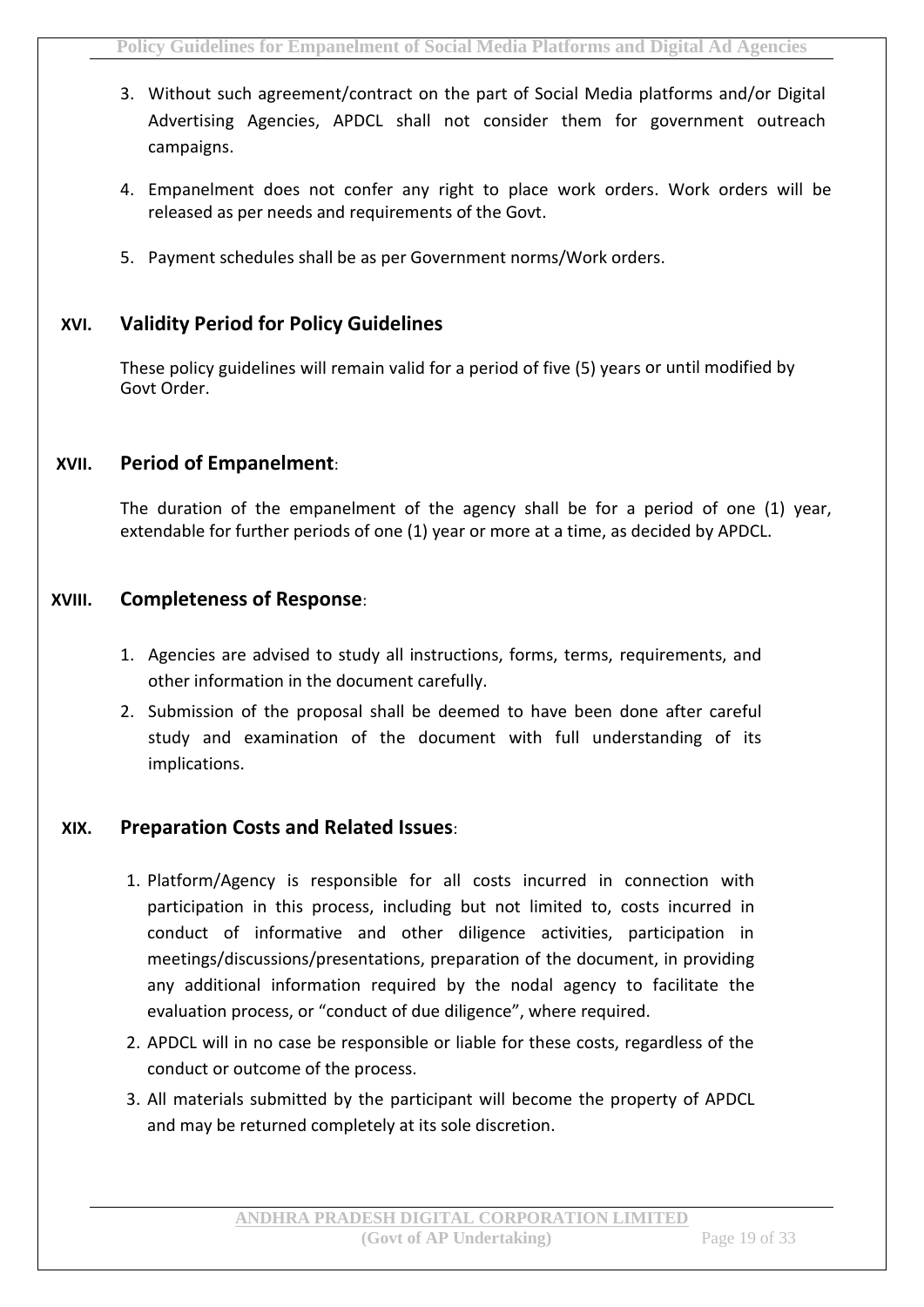#### **XX. Security Deposit**

- 1. At the time of empanelment, Agency shall furnish a security deposit of Rs 2,00,000 (Rupees Two Lakhs only) to Andhra Pradesh Digital Corporation Limited, as compensation for the bidder's failure to complete its obligations under the contract.
- 2. Security Deposit shall be in the form of Bank Guarantee from any Nationalized Bank or any large and reputed, scheduled commercial Bank, valid for 1 year and extendable till the completion of the empanelment.
- 3. The security deposit will be discharged by the Andhra Pradesh Digital Corporation Limited and returned to the agency not later than thirty (30) days following the date of completion of all formalities under the contract.

#### **XXI. Penalty**

Failure to comply with the stipulated timeline for social media advertisements will attract a penalty of ₹10,000/- (Rupees Ten thousand only) per day for every post/tweet, up to a maximum of ₹50,000/- (Rupees Fifty thousand only) per post/tweet.

Delays beyond that period will result in cancellation of the orders, blacklisting of the empaneled agency, and the platform/agency will also forfeit the security deposit.

#### **XXII. Revocation of Agreement/Contract:**

- 1. The agreement/contract of Social Media platform or Digital Advertising Agency with APDCL shall be revoked/suspended if it is found in contravention of any of the criteria listed in this document.
- 2. APDCL can decline, suspend and / or debar from empanelment or from applying for empanelment for the next three years if a material misrepresentation is made or discovered.
- 3. If during the period of agreement/contract, the Social Media platform or Digital Advertising Agency fails to comply with the laws of the land, the agreement/contract shall stand revoked.
- 4. The Social Media platform or Digital Advertising Agency will be under contractual obligation to furnish only genuine information to APDCL. If any claims for payment are made on the basis of false/incorrect information, the agreement/contract is liable to be revoked. This is without prejudice to any further punitive action as deemed fit by APDCL on the matter.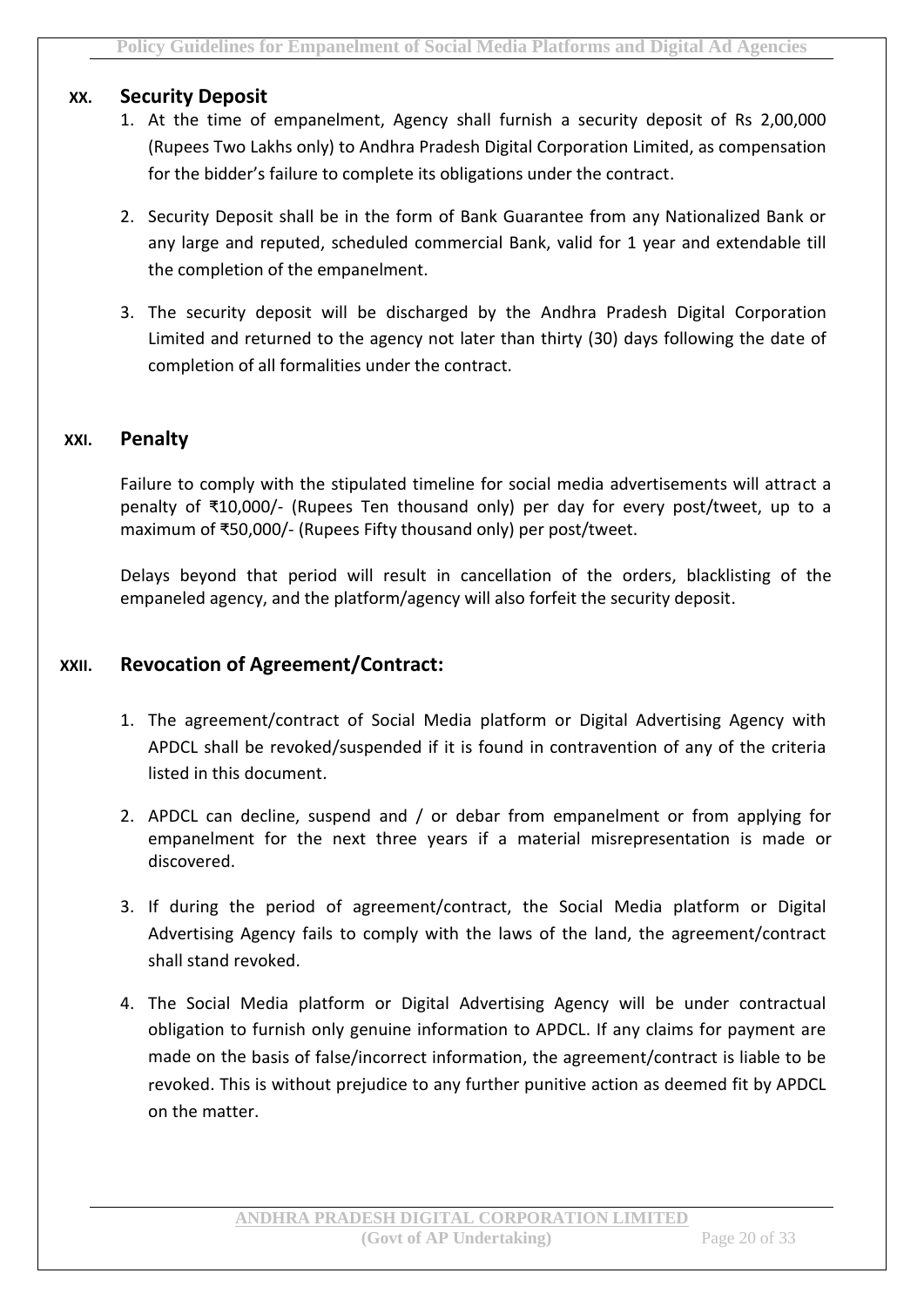- 5. The APDCL shall at any time be entitled to determine and terminate the Agreement for any reason including unsatisfactory performance or violation of any terms of the Agreement. A notice in writing from APDCL shall be issued giving 07 (seven) days' time for such termination. In case of such termination, APDCL shall pay the Vendor charges up to the effective date of termination. However, any such termination shall not relieve the Vendor of any of the service provided by them prior to such termination.
- 6. Time is the essence in content creation, editing, approving and posting in social media platform as instructed by APDCL. Delay beyond this period will attract penalty. If the work order is not completed within the stipulated time or extended time, APDCL will hold full authority to cancel the tender or take any such action that will be deemed fit to the occasion at the risk and cost of the successful bidder.
- 7. In all the scenarios listed above, where the platform's/agency's empanelment is cancelled / suspended / debarred, the platform/agency will forfeit the security deposit.
- 8. Notwithstanding anything contained in this document, APDCL reserves the right to accept or reject any Proposal, at any time without any liability or any obligation for such rejection, without assigning any reasons thereof.
- 9. All rights are vested with the APDCL only for repeal/change/cancel, the whole process of Empanelment without assigning any reasons there for.

#### **XXIII. Force Majeure**:

- 1. Neither party will be liable in respect of failure to fulfil its obligations, if the said failure is entirely due to Act of God, Governmental restrictions or instructions, natural calamities or catastrophes, epidemics or disturbances in India.
- 2. Force Majeure shall not include:
	- a. Any event which is caused by the negligence or internal action of a party or by or of such party's agents or employees, nor
	- b. Any event which a diligent party could reasonably have been expected both to take into account at the time of being assigned the work, and avoid or overcome with utmost persistent effort in the carrying out of its obligations as per the agreement.
	- c. Insufficiency of funds or manpower or inability to make any payment required for execution of services in the contract.
- 3. A party affected by any event of Force Majeure shall immediately notify the other party of such event, providing sufficient and satisfactory evidence of the nature and cause of such event, and shall similarly give written notice of the restoration of normal conditions as soon as possible.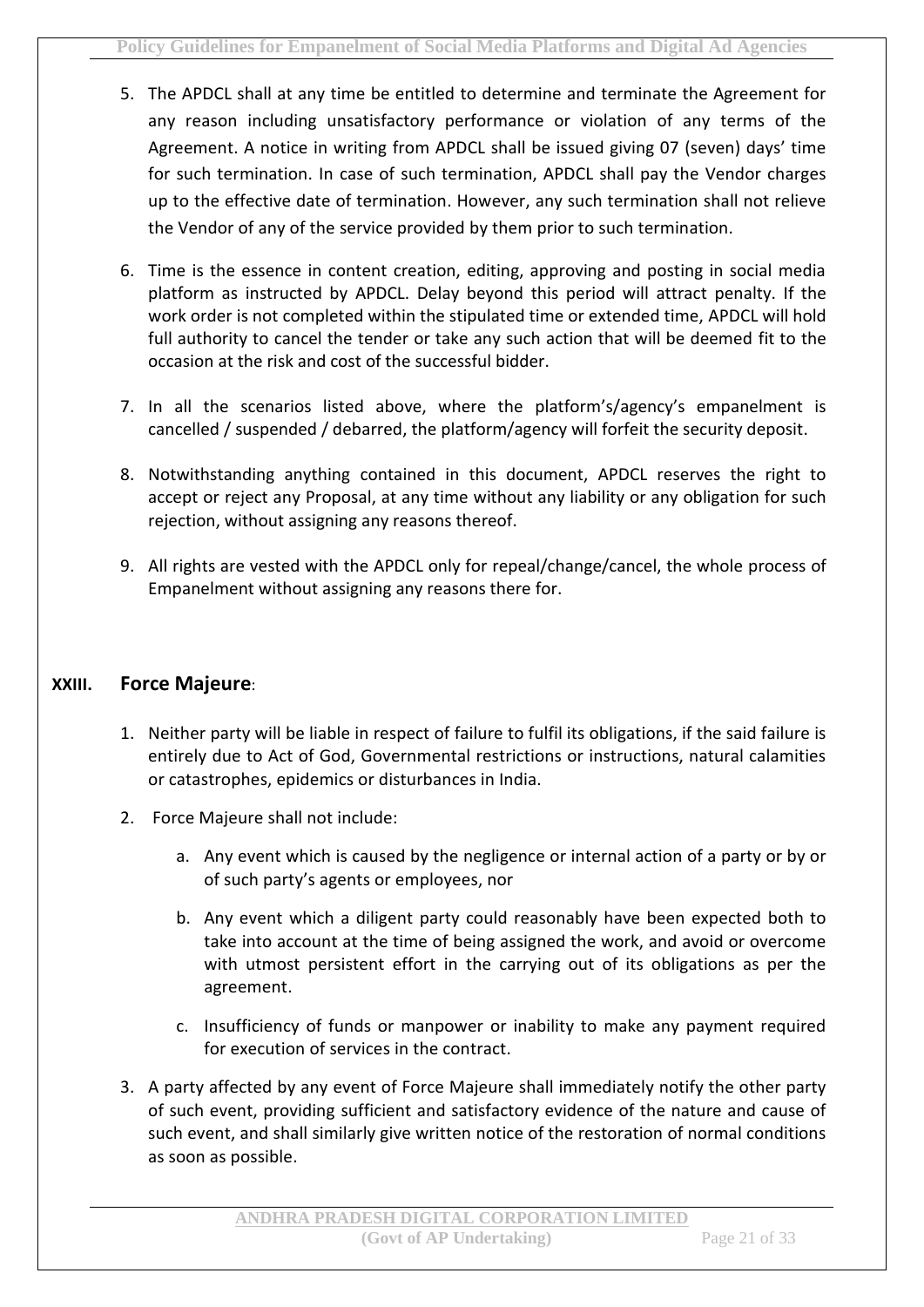#### **XXIV. Dispute Resolution**:

In case of any dispute or differences between the parties hereto arising out of or in connection with the deed of whatsoever nature, the same shall be referred to a Sole Arbitrator to be mutually agreed and appointed by both the Parties. The arbitration shall be held at Vijayawada only. The award as passed by the Sole Arbitrator will be binding on the Parties and the same shall not be challenged on the ground of jurisdiction of the Arbitrator.

#### **XXV. Legal**:

In case of any dispute, efforts would be made to resolve it amicably. However, if the dispute is not resolved amicably, all disputes will lie in the jurisdiction of Courts within Vijayawada only.

#### **XXVI. Empanelment Document**:

The empanelment document shall be obtained free of cost, from the Office of The Vice-Chairman & Managing Director, APDCL 5<sup>th</sup> Floor, Next Space Building, Kunchanapalli, Tadepalli Mandal, Guntur - 522501, Andhra Pradesh or it can be downloaded from www.ipr.ap.nic.in or www.apdc.ap.gov.in .

For the downloaded empanelment document, the applicant should give a declaration for not having tampered the downloaded empanelment document.

#### **XXVII. Details of Fee**:

The Applicant must submit their application by paying ₹ 10,000 (Ten Thousand Rupees only, Nonrefundable) in the form of DD from any nationalized bank in favor of the "Chief General Manager - Finance, APDCL" with the checklist of documents listed in ANNEXURE.

The Bottom left of the outer cover should carry the full name, address, telephone no's, e-mail ID etc. of the platform or the agency submitting the Proposal.

The application should be addressed to:

Vice-Chairman & Managing Director, APDCL 5<sup>th</sup> Floor, Next Space Building, Kunchana Palli, Tadepalli Mandal Guntur - 522501, Andhra Pradesh.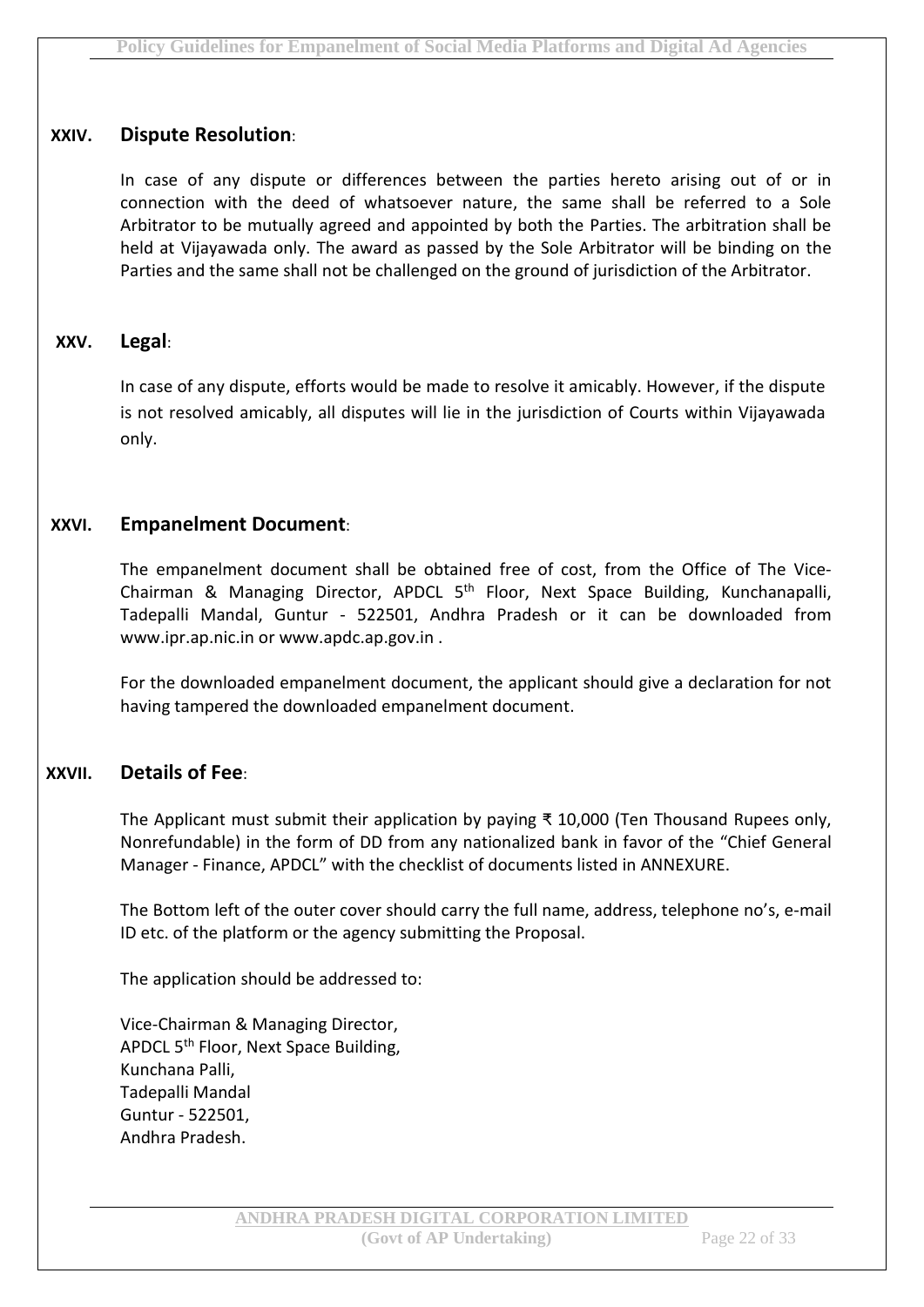#### **XXVIII. Last Date of Submission of Tender**:

The last date of submission of tender would be 4PM on 15<sup>th</sup> Feb 2022.

**SIGNATURE OF THE APPLICANT:**

**NAME IN BLOCK LETTERS:**

**DESIGNATION:**

**DATE:**

**ADDRESS:**

**COMPANY SEAL:**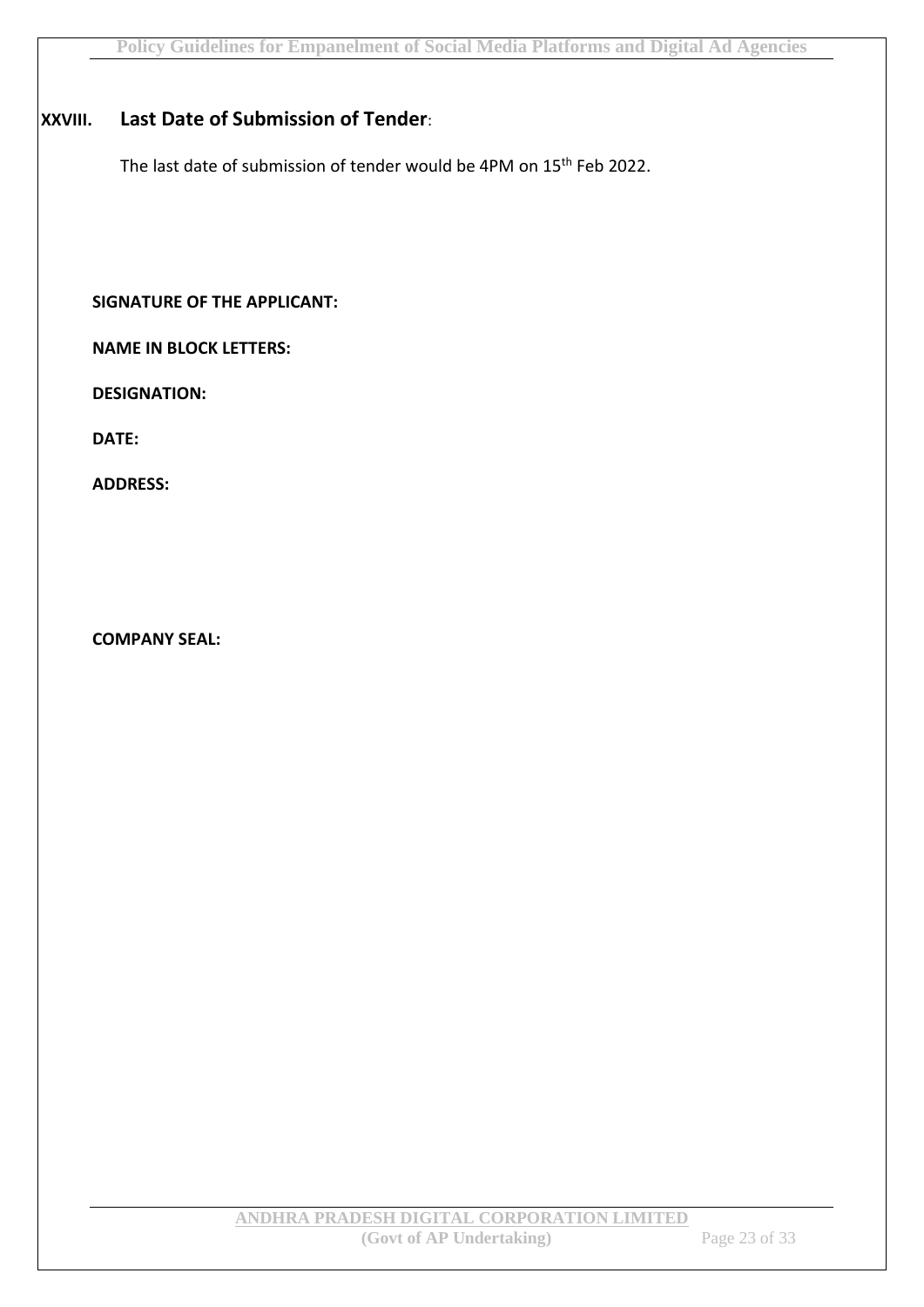#### **Annexure I**

#### **APPLICATION FORM**

**DATE:**

To,

The Vice-Chairman & Managing Director, APDCL, 5<sup>th</sup> Floor, Next Space Building, Kunchana Palli, Tadepalli Mandal, Guntur - 522501 Andhra Pradesh

> **SUB:** Empanelment of Social Media Platforms and Digital Advertising Agencies – Proposal –Reg

**Ref:** EOI Notice 001/APDCL/RFE - SMP DAA - 01/2022 Dated 31st Jan 2022

**\*\*\*\*\***

- 1. With reference to your empanelment notice, we, having examined all relevant documents and understood their contents, hereby submit our Application for Empanelment of our Social Platform / Digital Advertising Agencies.
- 2. We acknowledge that the APDCL will be relying on the information provided in the Application and the documents accompanying the Application for Empanelment of Social Media Platforms and Digital Advertising Agencies, and we certify that all information provided in the Application and in the Appendices are true and correct, nothing has been omitted which renders such information misleading; and all documents accompanying such Application are true copies of their respective originals.
- 3. This statement is made for the express purpose of empanelment of the agency with APDCL.
- 4. We shall make available to APDCL any additional information it may deem necessary or require for supplementing or authenticating the Application.
- 5. We declare that:
	- (a) We have examined and have no reservations to the documents, including any Addendum(s) issued by APDCL.
	- (b) Our Team handling APDCL do not have any conflict of interest as mentioned in the Documents.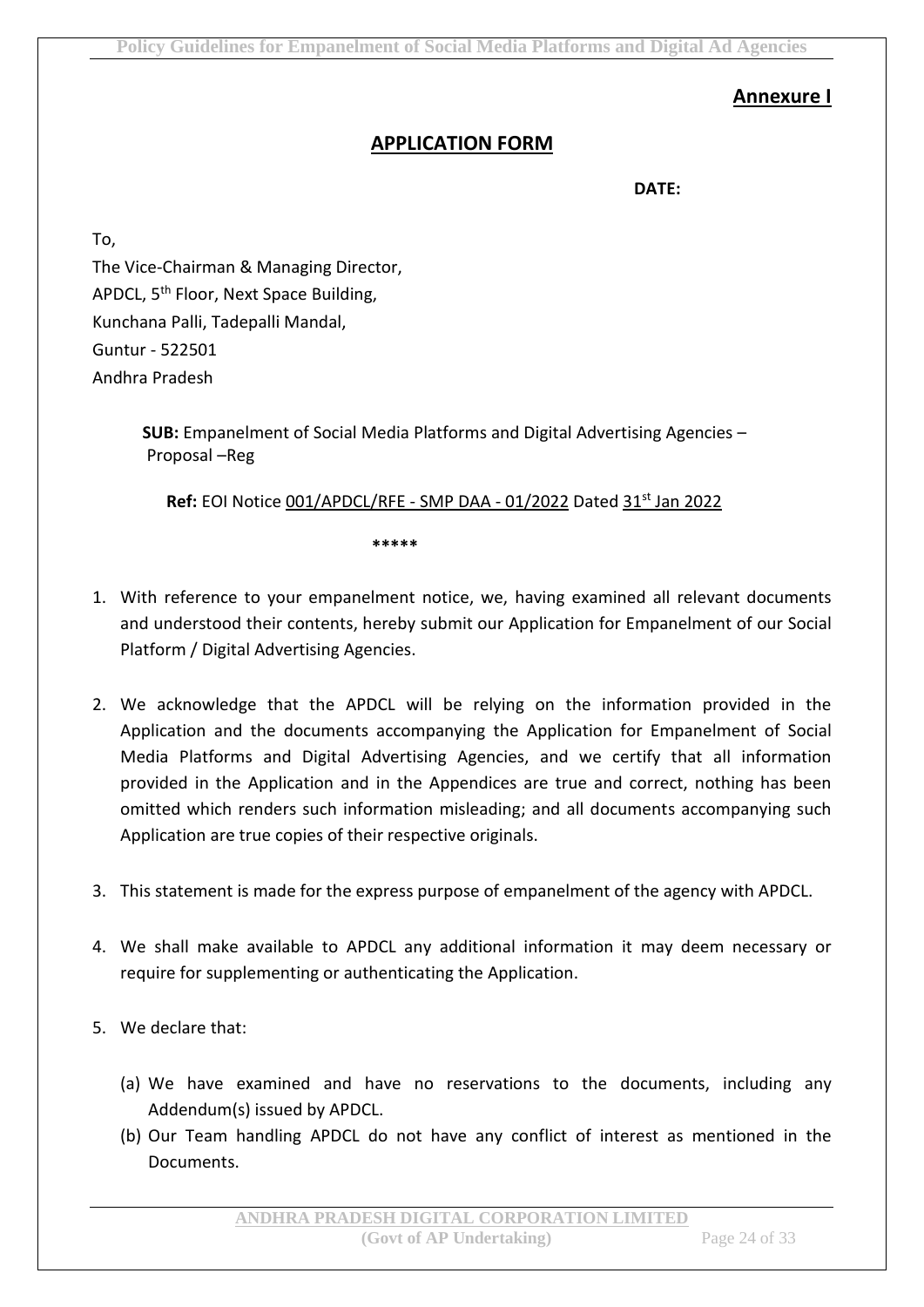- (c) We have not directly or indirectly or through an agent engaged or indulged in any corrupt practice, fraudulent practice, coercive practice, undesirable practice, or restrictive practice in respect of any tender or request for proposal issued by or any agreement entered with Authority or any other public sector enterprise or any government, Central or State; and
- (d) We have taken steps to ensure that in conformity with the provisions of this proposal, no person acting for us or on our behalf will engage in any corrupt practice, fraudulent practice, coercive practice, undesirable practice, or restrictive practice.
- 6. We understand that you may cancel the empanelment Process at any time and that you are neither bound to accept any Proposal that you may receive nor to select the platform / agency, without incurring any liability to APDCL in accordance with the document.
- 7. We further certify that regarding matters relating to security and integrity of the country, we have not been charge-sheeted or convicted by any agency of the Government or by a Court of Law for any offence committed by us or by any of our Associates.
- 8. We agree and understand that the application is subject to the provisions of the EOI document. In no case, shall we have any claim or right of whatsoever nature if the work order is not awarded to me/us or our application is not opened or rejected.
- 9. In the event of my/our firm being selected as one of the empaneled agencies, we agree and undertake to provide the services in accordance with the provisions.
- 10. We have studied all the documents carefully, we understand that we shall have no claim, right or title arising out of any documents or information provided to us by the APDCL or in respect of any matter arising out of or concerning or relating to the Selection Process including the award of work.
- 11. We agree and undertake to abide by all the terms and conditions of the Document. In witness thereof, we submit this Application under and in accordance with the terms of the Document.
- 12. We enclose the following documents:
	- a. Empanelment document duly signed in each page and enclosed in token of accepting the empanelment conditions.
	- b. DD no. example of ₹10,000/- (Rupees Ten Thousand only), towards empanelment process fee.
	- c. DD no.  $\qquad \qquad$  for  $\overline{x}$ 2,00,000/- (Rupees Two Laks only), towards security deposit.
	- d. Application Form (Annexure I)
	- e. Details of the Applicant (Annexure II)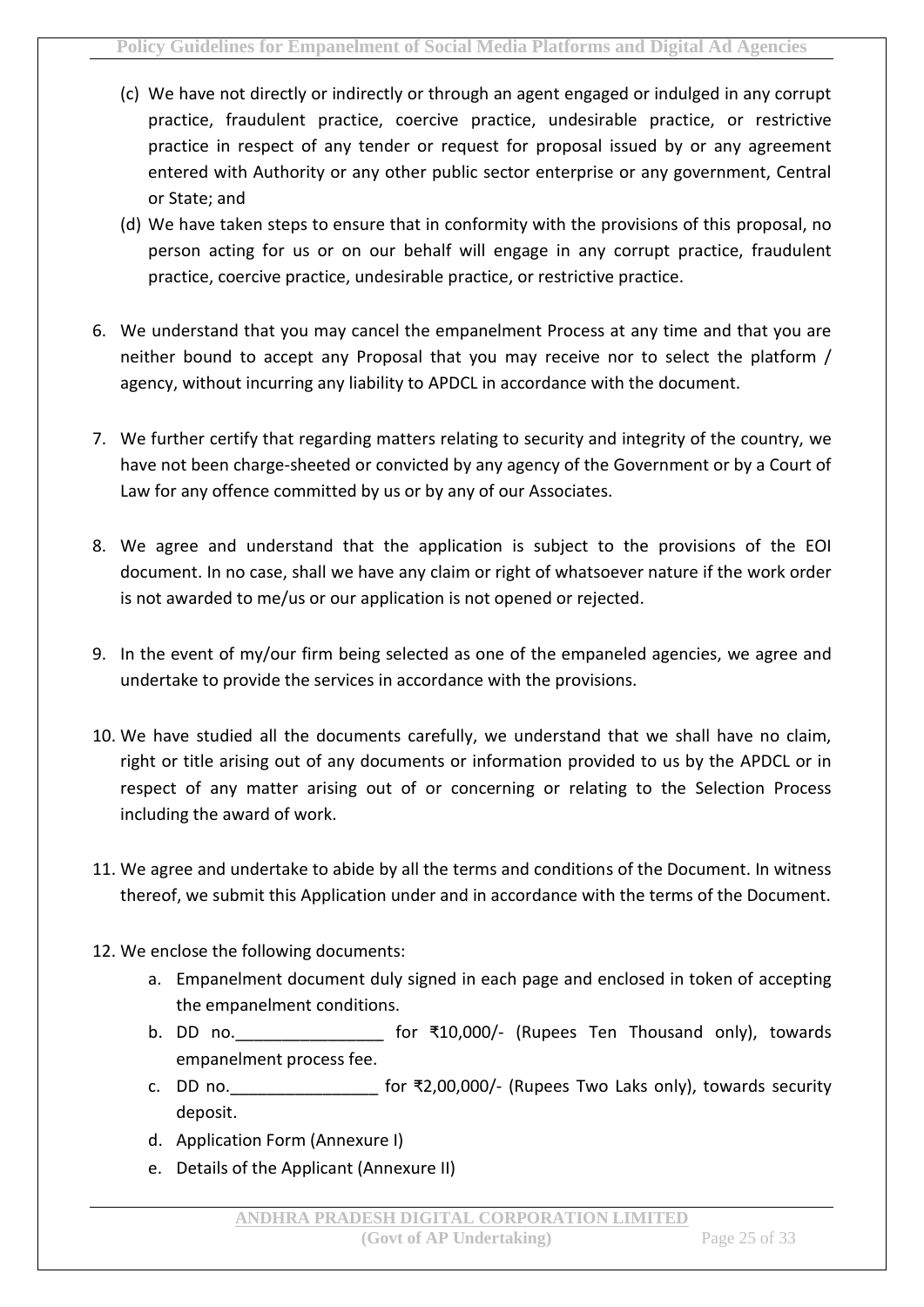- f. Agreement (Annexure III)
- g. Platform/Agency Incorporation / Registration Document
- h. Copy of Latest IT return, certified by a Chartered Accountant
- i. Annual Report / certified copies of Balance Sheet, Profit & Loss statement for the last one year.
- j. Declaration for not having black-listed either by APDCL or by any other Govt. agencies (as per Annexure-IV)
- k. Declaration for not having tampered the empanelment document downloaded from the website www.ipr.ap.nic.in or www.apdc.ap.gov.in (Annexure-V)
- l. The copy of certificate of incorporation/registration and copy of Memorandum and Articles of Association in case of Private / Public Limited Companies. Copy of LLP registration or registered partnership deed in case of Partnership Firm
- m. Copy of PAN allotment Certificate/ PAN Card issued by Income Tax Department in case of Indian Company
- n. Copy of GST Registration certificate

#### **SIGNATURE OF THE APPLICANT:**

**DATE:**

**NAME IN BLOCK LETTERS:**

**DESIGNATION:**

**ADDRESS:**

**SEAL OF THE APPLICANT COMPANY:**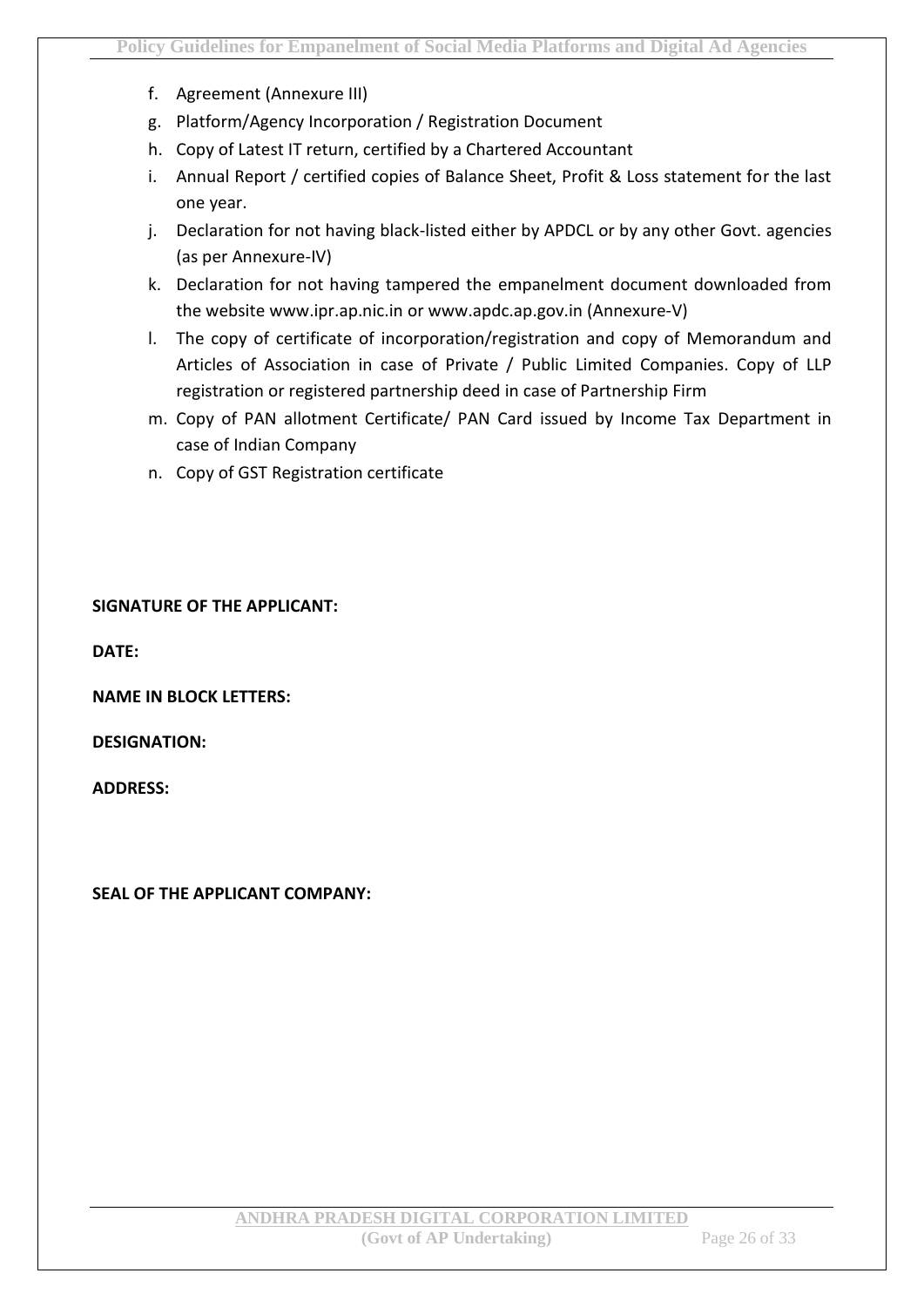**Annexure II**

## **Details of the Applicant**

#### **(Certified by a Chartered Accountant):**

#### **Ref:** EOI Notice 001/APDCL/RFE - SMP DAA - 01/2022 Dated 31st Jan 2022

| S. No | <b>Particulars</b>                                                                                                          | <b>Details</b> |
|-------|-----------------------------------------------------------------------------------------------------------------------------|----------------|
| 1.    | Name of the Entity /<br>Organization                                                                                        |                |
| 2.    | Registered Office<br>Address                                                                                                |                |
| 3.    | Telephone No.                                                                                                               |                |
| 4.    | Email                                                                                                                       |                |
| 5.    | Website                                                                                                                     |                |
| 6.    | Date of Establishment                                                                                                       |                |
| 7.    | PAN No.                                                                                                                     |                |
| 8.    | GSTN No.                                                                                                                    |                |
| 9.    | <b>Bank account details</b><br>Account holder name:<br>Name of the bank:<br>Branch:<br>IFCS code:<br><b>Account Number:</b> |                |
| 10.   | No. of years in<br>advertising business                                                                                     |                |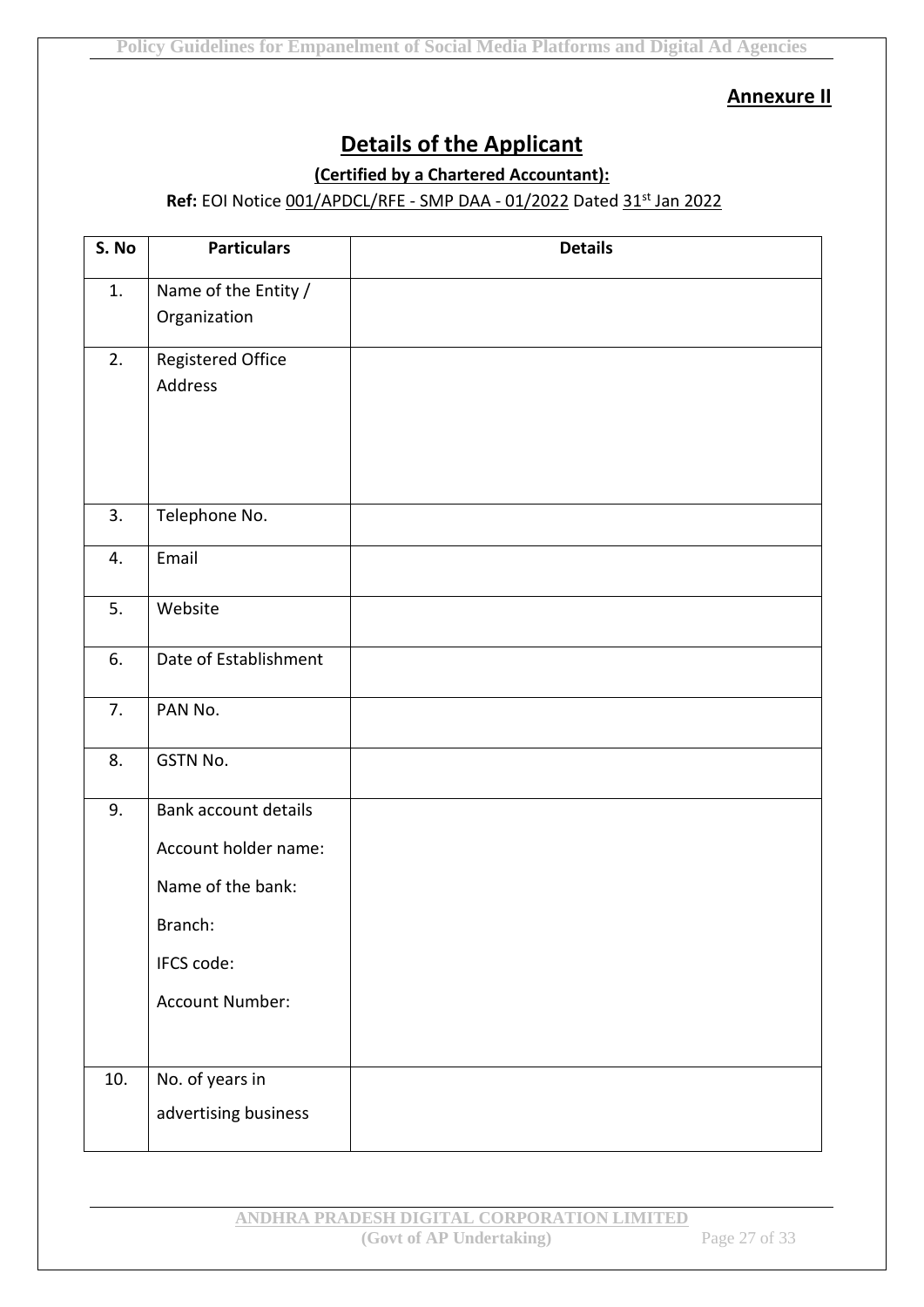| 11. | Details of contact      |  |
|-----|-------------------------|--|
|     | person who will work    |  |
|     | with APDCL              |  |
|     |                         |  |
| 12. | Turnover in the last    |  |
|     | financial year.         |  |
| 13. | Name of the Proprietor/ |  |
|     | Partners/               |  |
|     | <b>Directors</b>        |  |
| 14. | Name of Authorized      |  |
|     | Signatory:              |  |
|     | Position:               |  |
|     | Telephone:              |  |
|     | Mobile:                 |  |
|     | Email:                  |  |

**PLACE: DATE:**

#### **SIGNATURE OF THE BIDDER:**

**NAME:**

**DESIGNATION:**

**COMPANY SEAL:**

#### **SIGNATURE OF CHARTERED ACCOUNTANT:**

(with seal, membership no. and Address) UDIN generated by registering the : certificate attested/certified by CA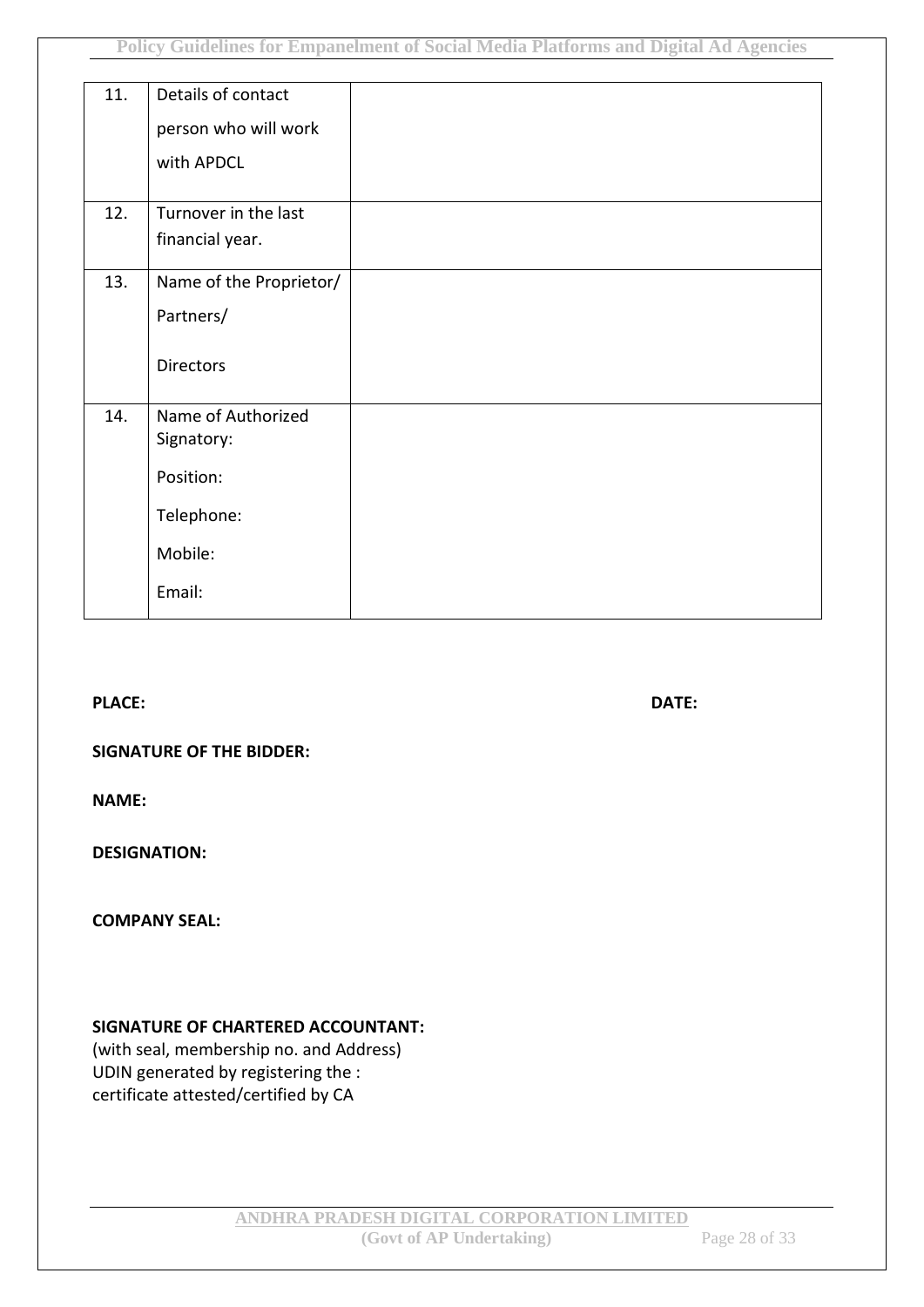#### **Annexure III**

Terms of agreement for engagement with Andhra Pradesh Digital Corporation Limited (APDCL)**:**

#### **Ref:** EOI Notice 001/APDCL/RFE - SMP DAA - 01/2022 Dated 31st Jan 2022

#### **AGREEMENT**

This agreement is made on ................day of………….……………… by and between Andhra Pradesh Digital Corporation Limited (APDCL), 5<sup>th</sup> Floor, Next Space Building, Kunchana Palli, Tadepalli Mandal, Guntur - 522501, Andhra Pradesh, (herein after referred to as APDCL) of the ONE PART through its Vice Chairman and Managing Director and …………………………… ……………………………………………………………………………………………………………….……………………………………. (name and registered office address of Social Media Platform or Digital Advertising Agency), (herein after referred to as Vendor which expression shall, unless it be repugnant to the context or meaning thereof, be deemed to mean and include its representative/successors/executors, administrators and assignees), represented by……………………..……………………………………………..…….. on the OTHER PART.

AND whereas AP Digital Corporation Limited (APDCL), is the Nodal agency for all State Govt., Departments/Public Undertakings/ Corporations/ Societies/ Local Bodies etc. for advertising (paid and unpaid) on the Social and Digital Media platforms by identifying and selecting suitable social media platforms and digital advertising agencies through empanelment for creating, planning, designing, and releasing the Government advertisements with uniform communication strategy of the Government.

AND whereas to improve the social media outreach of Government, APDCL has empaneled the Social Media Platforms / Digital Advertising Agencies on the basis of various criterions, terms and conditions and processes.

AND whereas, the Vendor has agreed to provide the service as required by APDCL. THE PARTIES HERETO agree to abide as under:

#### **I. TERMS OF AGREEMENT:**

1. The Vendor confirms that it is not suspended/ blacklisted or under the period of suspension by APDCL or any Central/ State Government/ Public Sector Undertaking/ Semi Government organizations in India. The Vendor further agrees to inform APDCL if they are blacklisted / suspended subsequently within 3 days of receiving the suspension order.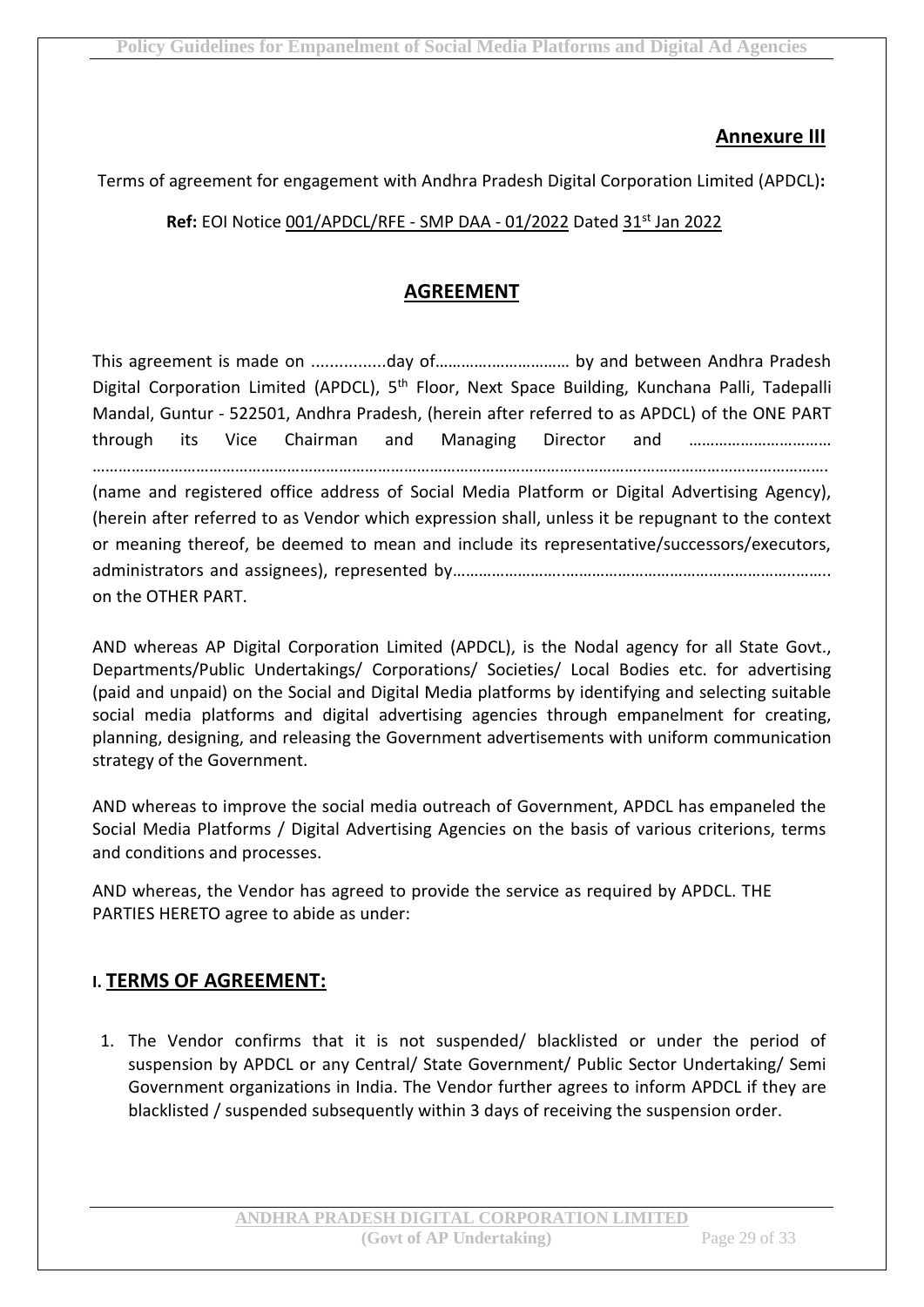- 2. The Vendor confirms that it will comply with both the existing and future laws, rules and guidelines issued by the Government of India with regard to operation of social media platforms from time to time.
- 3. The Vendor certifies that with respect to products priced via auctions, all auction participants bidding for the product, at any given point of time, have equal access thereto and the price of each unit of the product shall be determined solely based on the bids placed for that unit.
- 4. The Vendor certifies that the online panel provided to the APDCL is the sole mode of booking space/inventory and that no advertiser is given any preferential treatment in any whatsoever way over the other.
- 5. The Vendor undertakes to make sure that their content is not anti-national / obscene / indecent / antisocial / violative of communal harmony and national integrity etc., or deemed objectionable in any form, or in violation of the extant Cyber Laws of India (Section 67 of the IT Act, 2000 of the Government of India and any other provisions made from time-to-time). Further, since the content on social media platforms is user-based, the Vendor undertakes to moderate/delete the content if it is found to be anti-national / obscene / indecent / antisocial / violative of communal harmony and national integrity etc., or in violation of the extant Cyber Laws of India (Section 69 of the IT Act, 2000 of the Government of India and any other provisions made from time-to- time).
- 6. Whenever the platform's/agency's empanelment is cancelled / suspended / debarred by APDCL, the platform/agency will forfeit the security deposit.

#### **II. PAYMENT TERMS**

- 1. Execution reports should be generated through an online dashboard. The bills for the campaign run through Social Media platforms or the Digital Advertising Agencies would be processed on the basis of the report of the campaign available on dashboard. The payment will be processed only for the completed activity once all the reports for that activity are made available.
- 2. The final payments shall be released only after completion of the campaign, on submission of the final statement of work having been executed as per the approved media plan. No claim will be made for the advance payment.
- 3. The Vendor agrees to provide/submit the real time as well as dated execution report of the campaign activity along with the quantified outcome of the campaign in the format prescribed by the APDCL.
- 4. The Vendor agrees to submit the bills/invoice for the activity in the form prescribed by the APDCL.
- 5. The parties agree that the body of the bill should certify the following: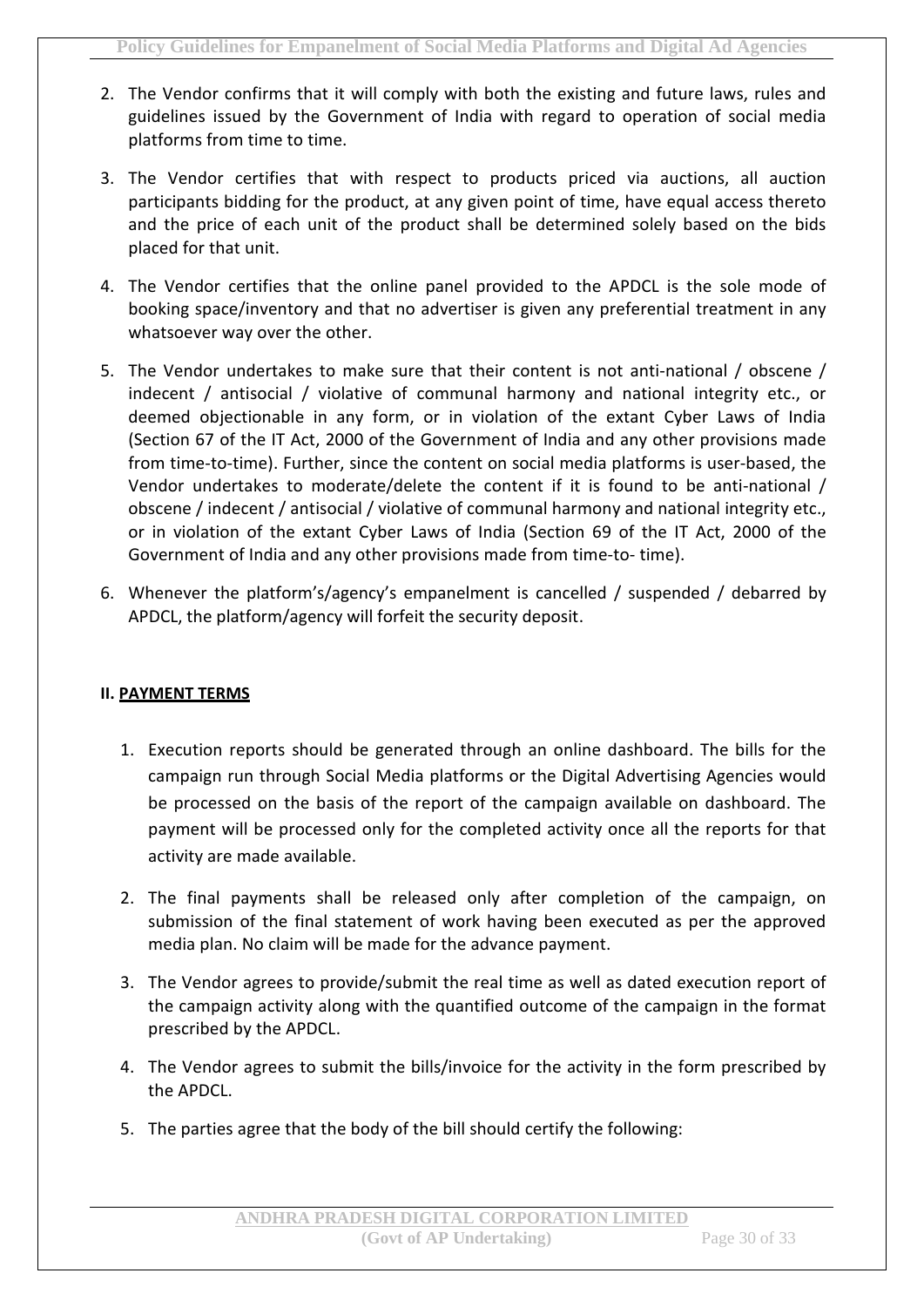- a. The amount claimed in the bill is against the completed activity as per the campaign approved by APDCL.
- b. The amount claimed in the said bill has not been claimed in the past and there is no duplication of the claim.
- 6. Third Party Evaluation: Performance of empaneled agency in all aspects, shall be evaluated through a third party for authentication of reports. The cost of its evaluation shall be borne by the empaneled agencies only.
- 7. A committee constituted by the APDCL will scrutinize and evaluate the statement of works and commercial estimates received from the empaneled social media platforms and digital advertising agencies.
- 8. The APDCL also reserves the right to recover any dues from the bidder, which is found on later date, during audit/excess payment, after final settlement is made to them. The bidder is liable to pay such dues to the APDCL immediately on demand, without raising any dispute/protest.

**SIGNATURE OF THE BIDDER: (With Seal)**

**NAME:**

**DATE:**

**BUSINESS ADDRESS:**

**NOTARY SIGNATURE:**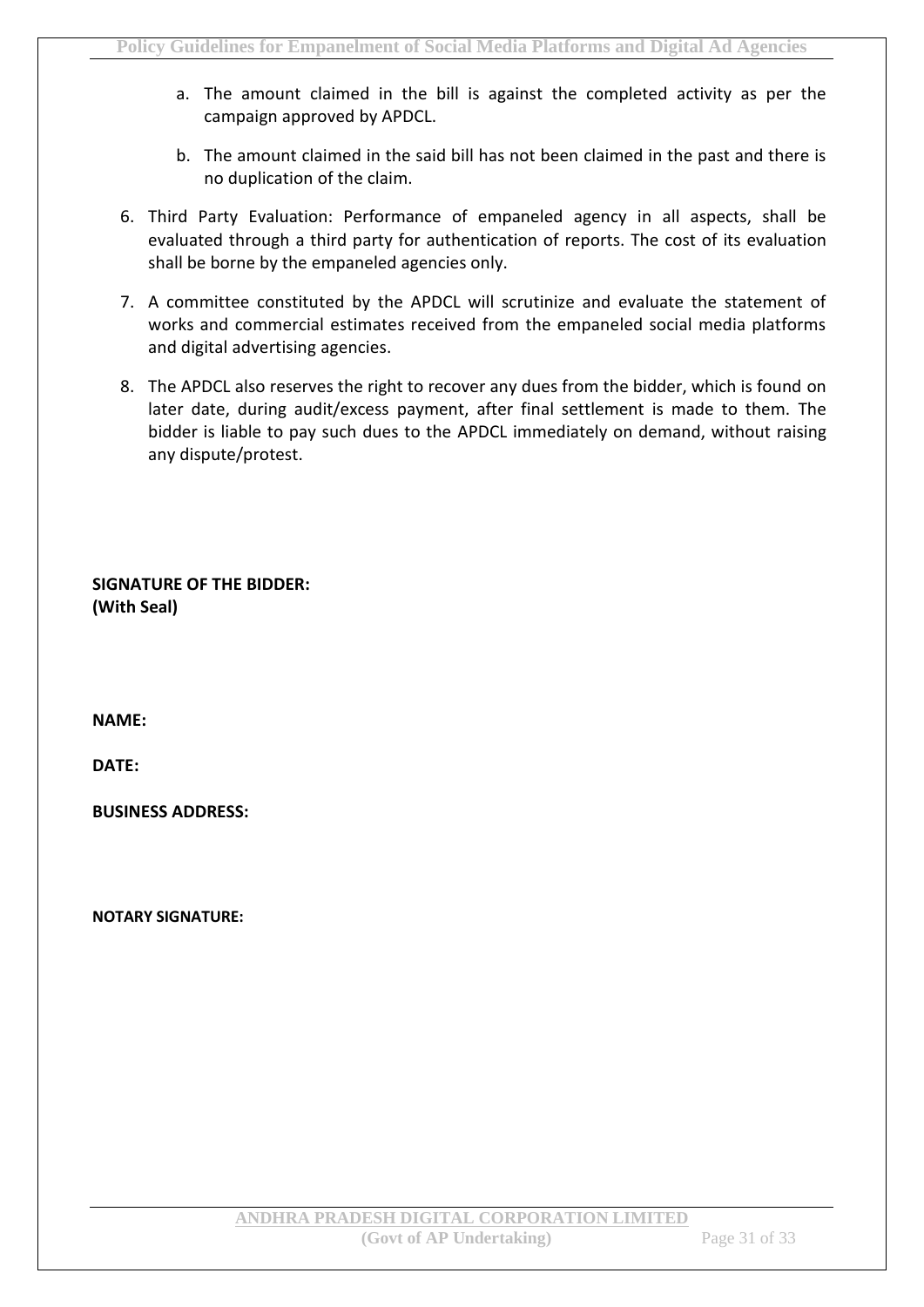#### **Annexure IV**

#### **DECLARATION (of not having blacklisted)**

#### **Ref:** EOI Notice 001/APDCL/RFE - SMP DAA - 01/2022 Dated 31st Jan 2022

To,

The Vice-Chairman & Managing Director, APDCL, 5<sup>th</sup> Floor, Next Space Building, Kunchana Palli, Tadepalli Mandal, Guntur - 522501 Andhra Pradesh

#### **SUB:** Empanelment of Social Media Platforms and Digital Advertising Agencies – Proposal –Reg

Certified that M/s................................................................/ the firm /company or its partners / shareholders have not been blacklisted as on the date of bid submission by APDCL or by any other State or Union Government Agencies in India.

**SIGNATURE OF THE BIDDER: (With Seal)**

**NAME:**

**DATE:**

**BUSINESS ADDRESS:**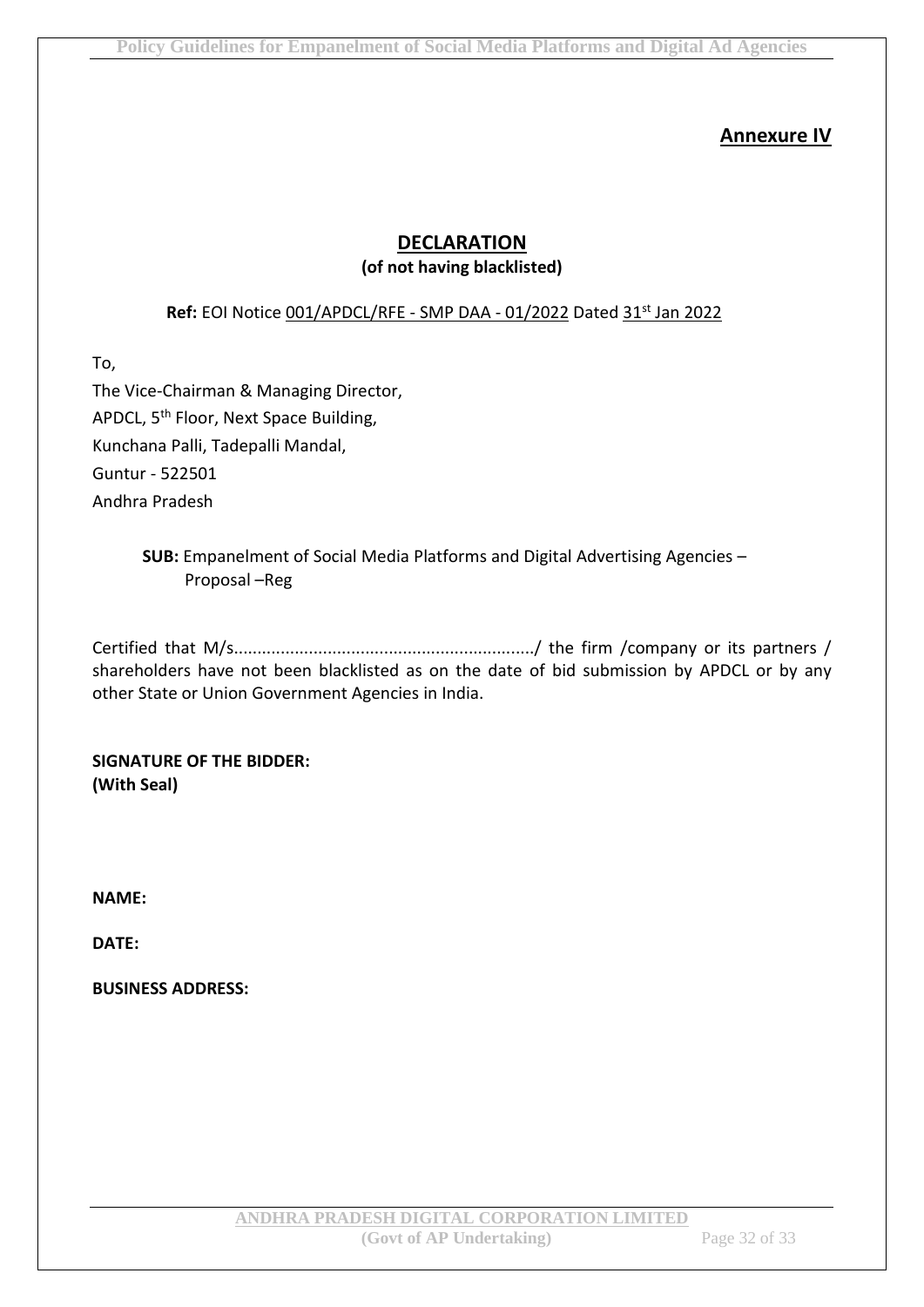#### **Annexure V**

#### **DECLARATION (of not having tampered the empaneled document)**

#### **Ref:** EOI Notice 001/APDCL/RFE - SMP DAA - 01/2022 Dated 31st Jan 2022

To,

The Vice-Chairman & Managing Director, APDCL, 5<sup>th</sup> Floor, Next Space Building, Kunchana Palli, Tadepalli Mandal, Guntur - 522501 Andhra Pradesh

> **SUB:** Empanelment of Social Media Platforms and Digital Advertising Agencies – Proposal –Reg

I/We \_\_\_\_\_\_\_\_\_\_\_\_\_\_\_\_\_\_\_\_\_\_\_\_\_\_\_\_\_\_\_ having our office at \_\_\_\_\_\_\_\_\_\_\_\_\_\_\_\_\_\_\_\_\_\_\_\_\_

do declare that I/We have carefully read all the conditions of empanelment document released by APDCL, for the Empanelment of Social Media Platforms and Digital Advertising Agencies exclusively for Advertisements in Social/Digital Media as per the conditions.

I/We have downloaded the tender document from the internet site www.ipr.ap.nic.in or www.apdc.ap.gov.in and I / We have not tampered / modified the application document in any manner. In case, if the same is found to be tampered / modified, I/ We understand that my/our application will be summarily rejected, and application will be forfeited and I /We am/are liable to be banned from doing business with APDCL or prosecuted.

**SIGNATURE OF THE BIDDER: (With Seal)**

**NAME:**

**DATE:**

**BUSINESS ADDRESS:**